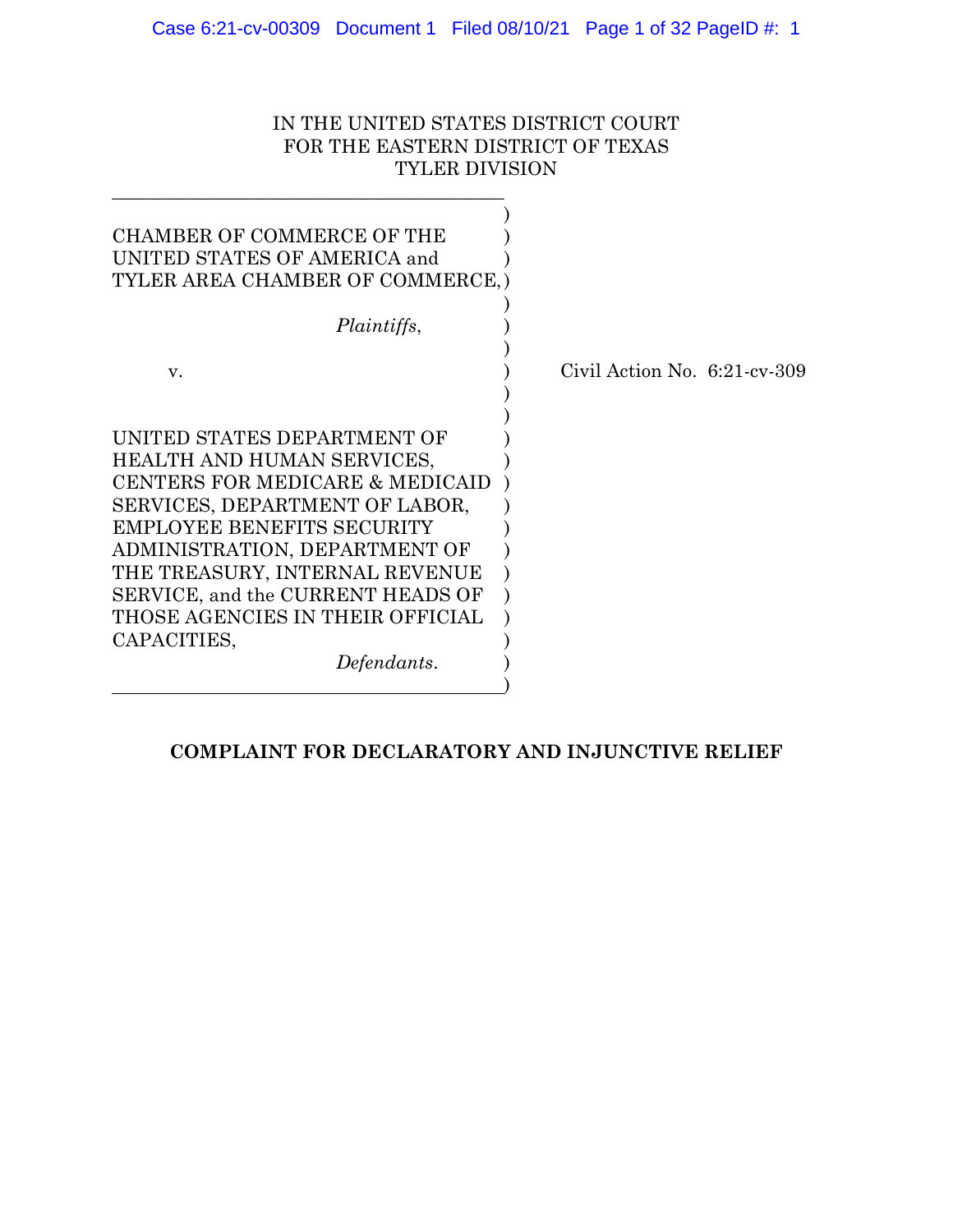### **COMPLAINT FOR DECLARATORY AND INJUNCTIVE RELIEF**

Plaintiffs Chamber of Commerce of the United States of America ("U.S. Chamber") and Tyler Area Chamber of Commerce ("Tyler Chamber") (collectively, "Plaintiffs"), bring this action for declaratory and injunctive relief against the Department of Health and Human Services, the Centers for Medicare & Medicaid Services, the Department of Labor, the Employee Benefits Security Administration, the Department of the Treasury, the Internal Revenue Service, and the current heads of those agencies in their official capacities (collectively, "Defendants"), alleging as follows:

## **INTRODUCTION**

1. This action under the Administrative Procedure Act ("APA") challenges part of a final rule issued by Defendants, entitled "Transparency in Coverage," 85 Fed. Reg. 72,158 (Nov. 12, 2020) (the "Rule").

2. Plaintiffs and their members believe that health care should be affordable and accessible. To that end, Plaintiffs and their members have long supported efforts to provide consumers with meaningful tools and data for making informed health care decisions. For example, many health insurance companies have developed tools to provide consumers with individualized information regarding costsharing and expected out-of-pocket costs for products and services, including prescription drugs. These innovative tools, which are constantly being upgraded with new technology and improved in response to customer feedback, supply patients and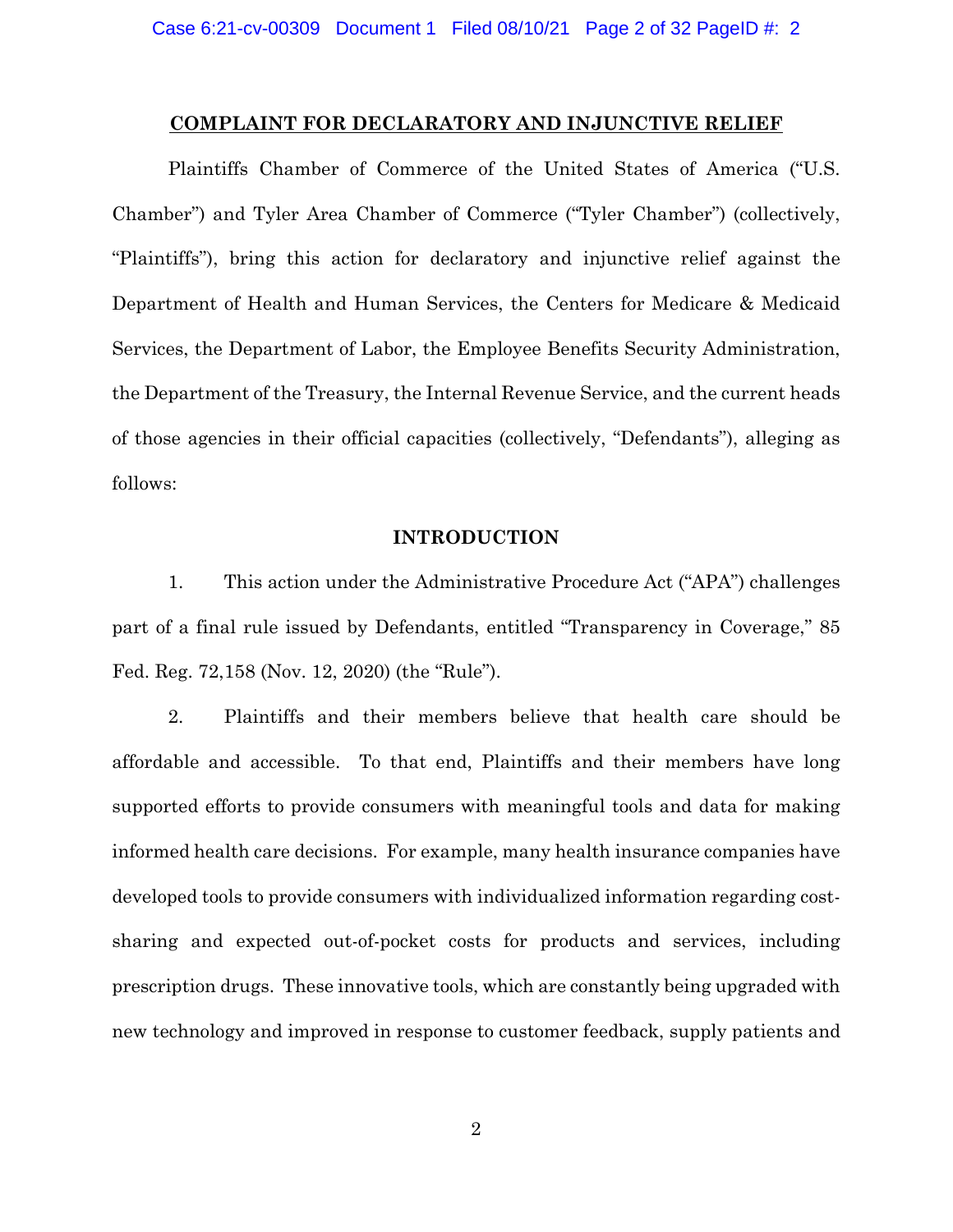### Case 6:21-cv-00309 Document 1 Filed 08/10/21 Page 3 of 32 PageID #: 3

employers with useful information about treatment options and the cost of health care.

3. The Rule, in part, seeks to achieve these important efforts and objectives. In this action, Plaintiffs do not challenge all aspects of the Rule. Rather, Plaintiffs challenge specific provisions of the Rule that are not consumer-focused and that are in fact counterproductive, wasteful, and unlawful. These provisions of the Rule threaten to reduce competition, and ultimately raise costs to consumers, by revealing confidential, commercially sensitive information that competitors currently do not share with each other. The required public disclosure of that closely guarded information runs afoul of long-established protections against the forced disclosure of confidential commercial information, including trade secrets, and is detrimental to the business community as a whole. By Defendants' own estimates, compliance with the challenged provisions of the Rule will cost billions of dollars in just the first year of implementation, and hundreds of millions of dollars annually every year thereafter.

4. As finalized, the Rule has two main sections. The first section, labeled "required disclosures to participants, beneficiaries, or enrollees," requires insurers, including employers who maintain self-insured health plans, to provide certain "costsharing information" to individuals upon request via a website or in paper form. 85 Fed. Reg. at 72,306; *see id.* at 72,158 (requiring insurers to disclose, upon request, "an estimate of the individual's cost-sharing liability for covered items or services furnished by a particular provider"). The second section, labeled "requirements for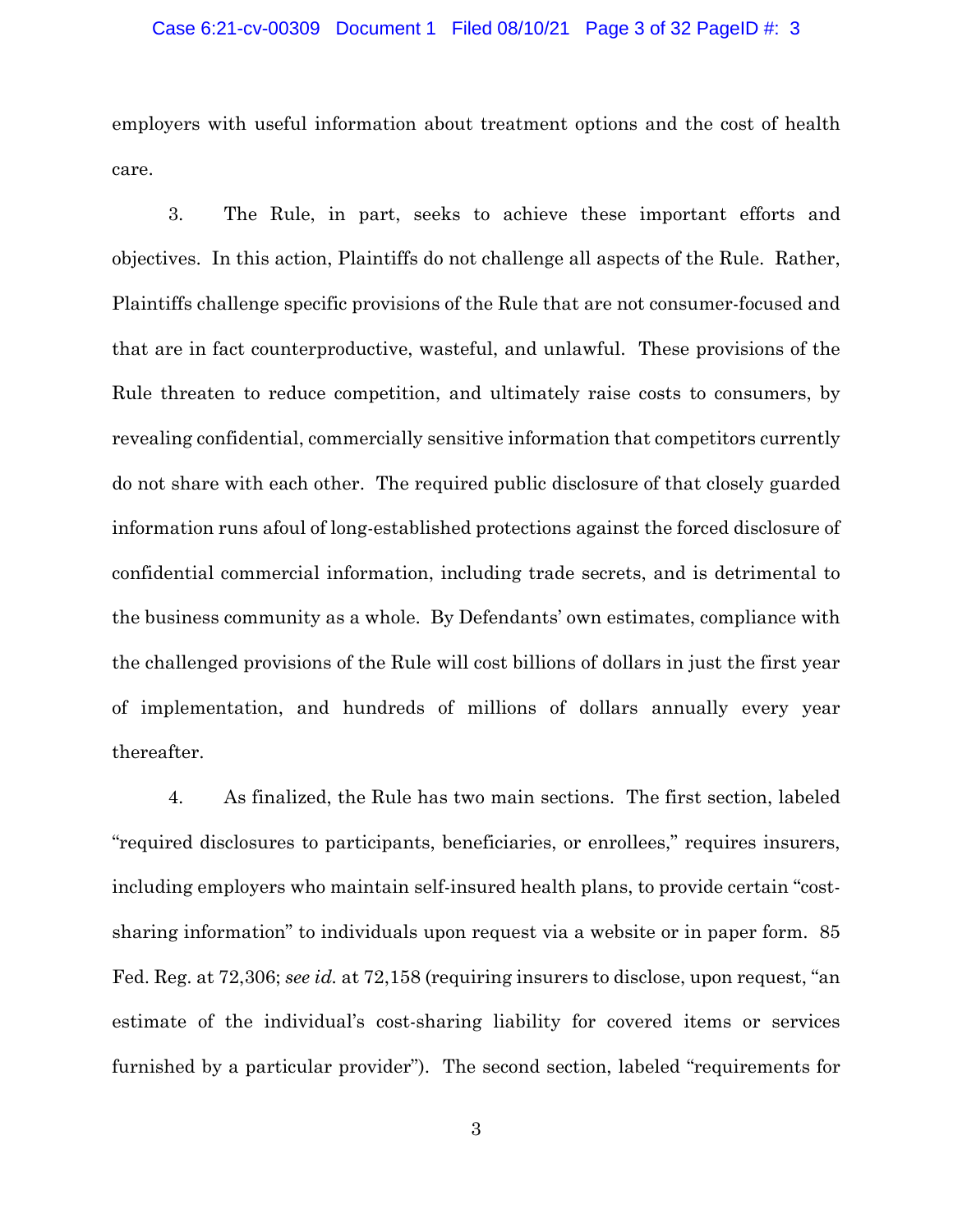## Case 6:21-cv-00309 Document 1 Filed 08/10/21 Page 4 of 32 PageID #: 4

public disclosure," requires insurers to post on a website a host of internal pricing data in three "machine-readable files" (*i.e*., data files), including an "In-network Rate File," an "Allowed Amount File," and a "Prescription Drug File." *Id.* at 72,221, 72,308. This action challenges aspects of the second section of the Rule and does not challenge the first section.

5. The Rule defines "machine-readable file" as "a digital representation of data or information in a file that can be imported or read *by a computer system* for further processing without human intervention, while ensuring no semantic meaning is lost." *Id.* at 72,306 (emphasis added). This definition makes no reference to readability *by human beings*.

6. Nor is the content of the files readily understandable by the average consumer. The In-network Rate File provisions of the rule require disclosure of "applicable rates" for all items and services covered by a plan in-network, except prescription drugs. The "applicable rate" for a particular item or service may include one or more of three data points: the "negotiated rate"; the "derived amount"; and the "underlying fee schedule rate." The negotiated rate is the rate that an insurer contractually agreed to pay for the covered item or service. The "derived amount" is a number that reflects the price that the insurer assigned the item or service "for the purpose of internal accounting, reconciliation with providers, or submitting data in accordance with the requirements of [45 C.F.R.] § 153.710(c)." *Id.* at 72,305. The "underlying fee schedule rate" is a number that reflects the rate for the item or service that the insurer used as a mathematical input to calculate an individual's cost-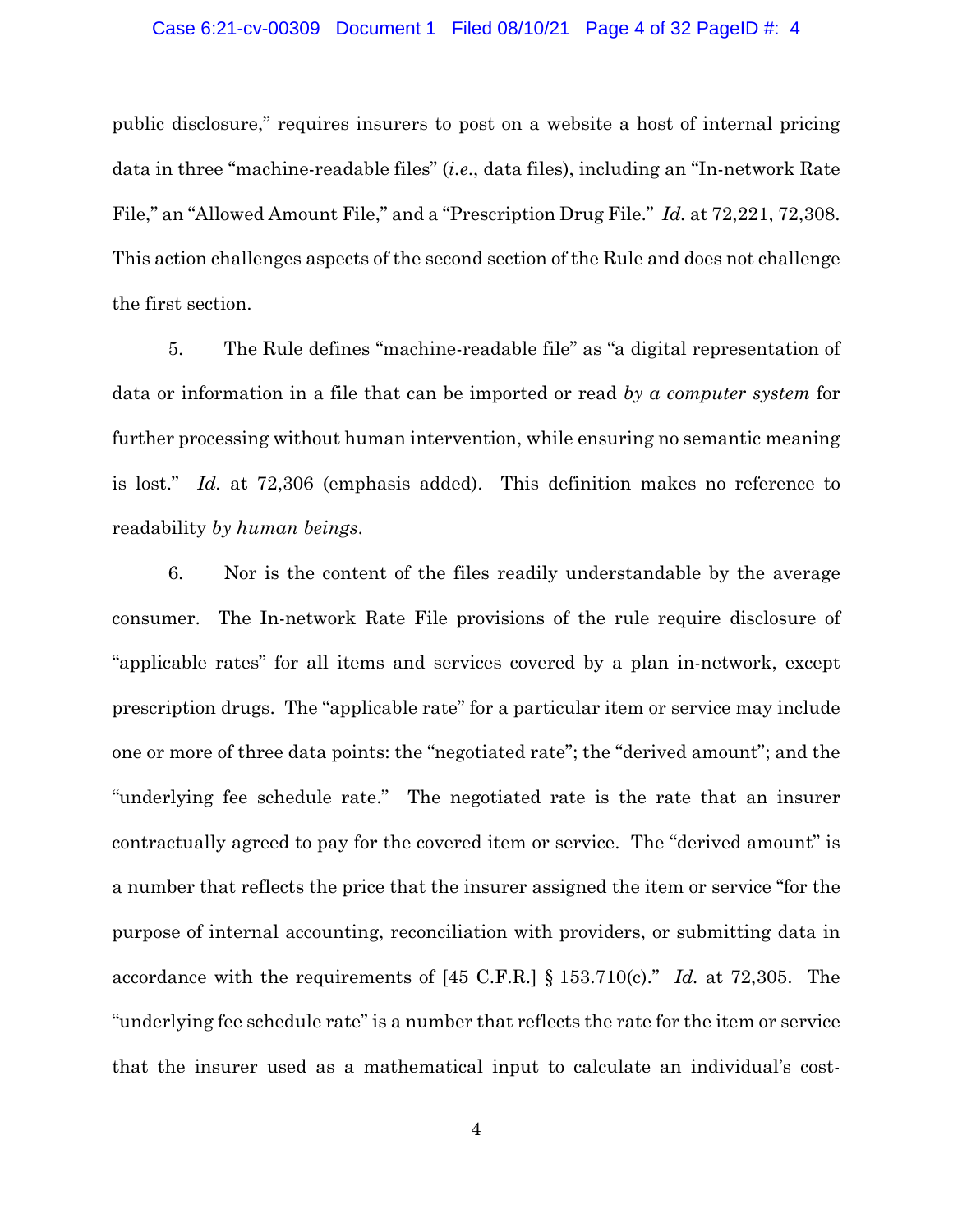### Case 6:21-cv-00309 Document 1 Filed 08/10/21 Page 5 of 32 PageID #: 5

sharing liability for the item or service, when that rate is different from the negotiated rate or derived amount. *Id.* at 72,305–08.

7. The Allowed Amount File provisions of the rule are the out-of-network counterpart to the In-network Rate File provisions. The Allowed Amount File provisions require disclosure of billed charges and "out-of-network allowed amounts," meaning the maximum amount that an insurer will pay for a covered item or service, furnished by an out-of-network provider. *Id.* at 72,308–09. Although "covered items or services" may include prescription drugs, the vast majority of prescription drug transactions are in-network.

8. The Prescription Drug File provisions of the rule require disclosure of not only the "negotiated rates" that insurers contractually agreed to pay for covered prescription drugs, but also, for each such drug, a more complex and novel data point that the Rule calls "historical net price." *Id.* at 72,309. The Rule defines "historical net price" as "the retrospective average amount a group health plan or health insurance issuer paid for a prescription drug, inclusive of any reasonably allocated rebates, discounts, chargebacks, fees, and any additional price concessions received by the plan or issuer with respect to the prescription drug." *Id*. at 72,305.

9. The three machine-readable files, including the Prescription Drug File, must be updated on a monthly basis. *Id*. at 72,243–44. The "historical net price" is computed for a 90-day period beginning 180 days before the date a particular Prescription Drug File is published. *Id.* at 72,237.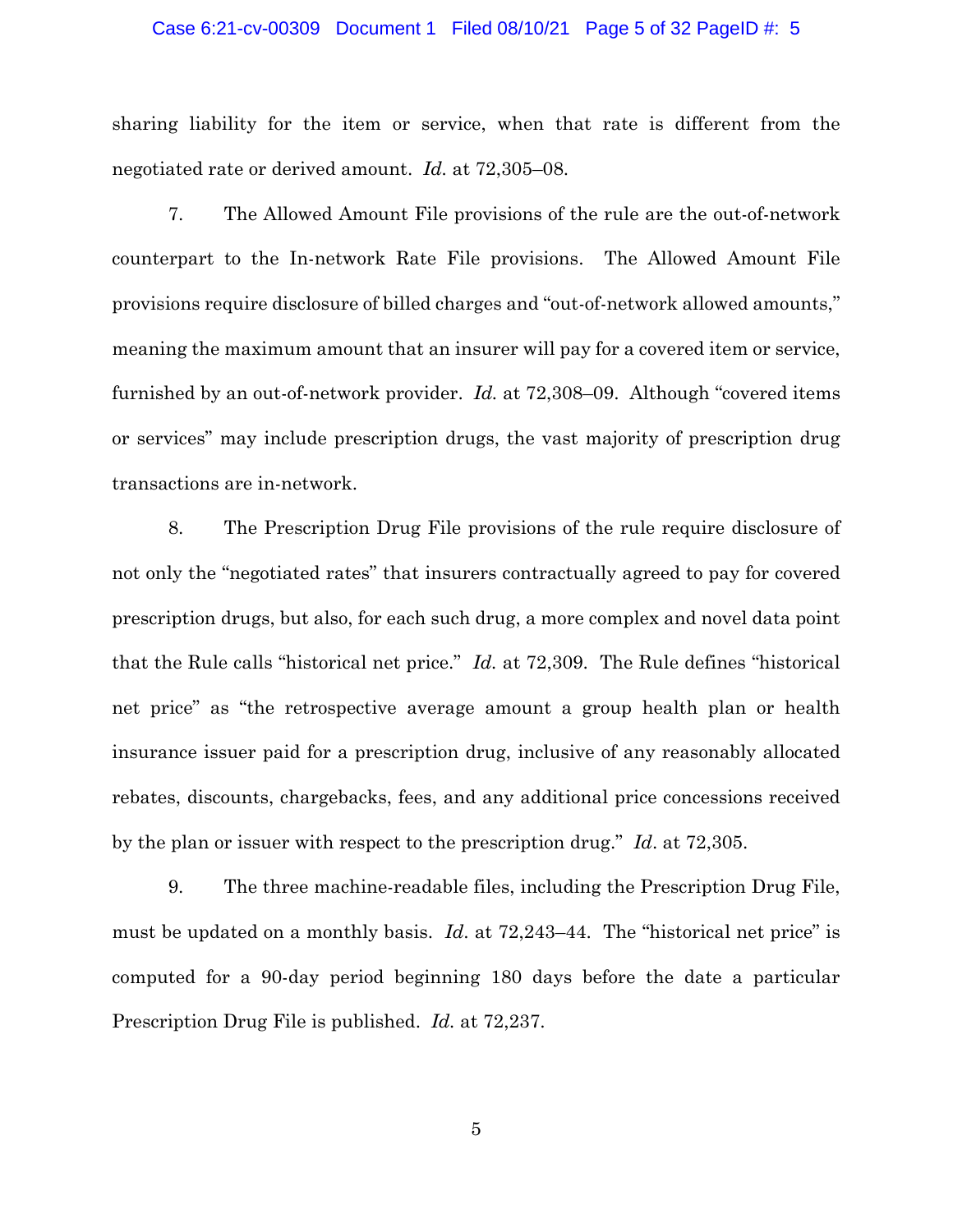## Case 6:21-cv-00309 Document 1 Filed 08/10/21 Page 6 of 32 PageID #: 6

10. According to the Rule, authority to require the disclosure of these machine-readable files is derived from 42 U.S.C. § 18031(e)(3)(A). Under 42 U.S.C.  $\S$  18031(e)(3)(B), however, disclosures pursuant to  $\S$  18031(e)(3)(A) must be made in "plain language." The machine-readable-file requirement forces plans, including selffunded plans, to disclose vast amounts of highly technical pricing data in a "digital representation" designed to be readable by a computer, instead of plain language designed to be accessible to individual patients and consumers. Because that complicated, unwieldy format cannot be reconciled with Congress's command that disclosures be made in plain language, the machine-readable-file requirements violate the law and must be set aside.

11. Moreover, the original, proposed version of the Rule, 84 Fed. Reg. 65,464 (Nov. 27, 2019) ("Proposed Rule"), did not include any "historical net price" requirement. In fact, the term "historical net price" does not even appear anywhere in the Proposed Rule. Interested parties therefore lacked meaningful notice and opportunity to comment on this improper, unanticipated, and burdensome new requirement. Defendants thus violated the Administrative Procedure Act by imposing this new requirement without providing notice and an opportunity to comment.

12. The requirement that Plaintiff U.S. Chamber, and the members of both Plaintiffs that are subject to the Rule, calculate and publicly disclose the "historical net price" of prescription drugs in a massive, unwieldy spreadsheet does not serve the stated goal of enhancing affordability and meaningful consumer transparency in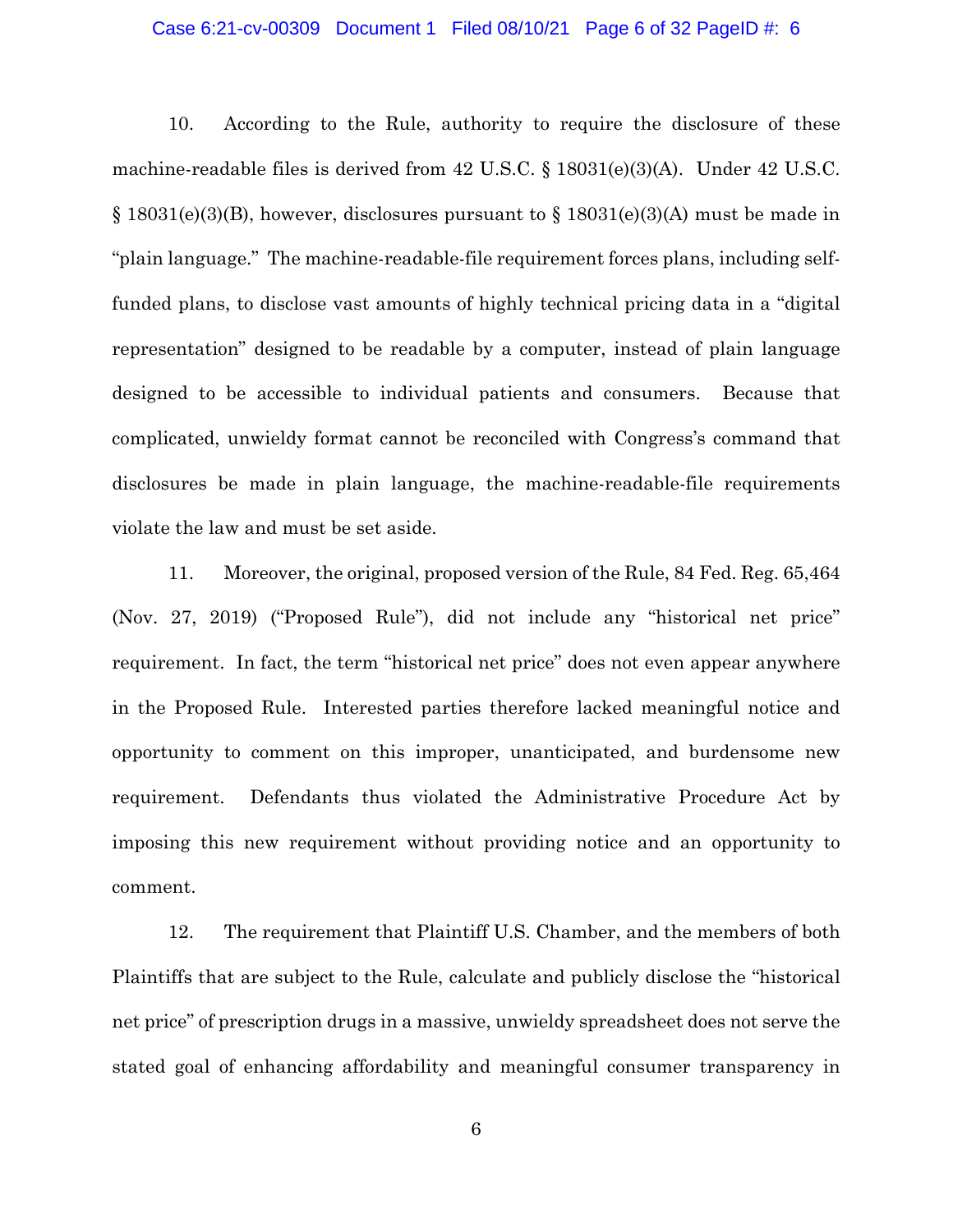## Case 6:21-cv-00309 Document 1 Filed 08/10/21 Page 7 of 32 PageID #: 7

health care. At the same time, the requirement forces the improper disclosure of confidential, commercially sensitive information, deprives businesses of the opportunity to gain a competitive advantage from their proprietary information, saddles private parties with billions of dollars in compliance costs, and will only serve to drive up (not down) the costs that patients and plans will pay for health care. This belated addition to the Rule is improper, insufficiently reasoned, and exceeds Defendants' statutory authority. For those additional and independently sufficient reasons, the "historical net price" requirement likewise must be set aside.

## **PARTIES AND STANDING**

13. Plaintiff Chamber of Commerce of the United States of America is the world's largest business federation. It represents approximately 300,000 members, including members in the Eastern District of Texas, and indirectly represents the interests of more than 3 million companies and professional organizations of every size, in every industry sector, and from every region of the country. Among other things, the U.S. Chamber works with federal and state governments to improve our nation's health care system by achieving meaningful transparency, promoting consumer choice, and supporting reforms that yield greater value to patients and employers. The U.S. Chamber is a 501(c)(6) nonprofit organization headquartered in Washington, D.C.

14. The U.S. Chamber has standing to bring this suit because it will be directly impacted by the Rule's requirements, as the U.S. Chamber is a self-insured employer that is directly subject to the Rule and therefore is required to comply with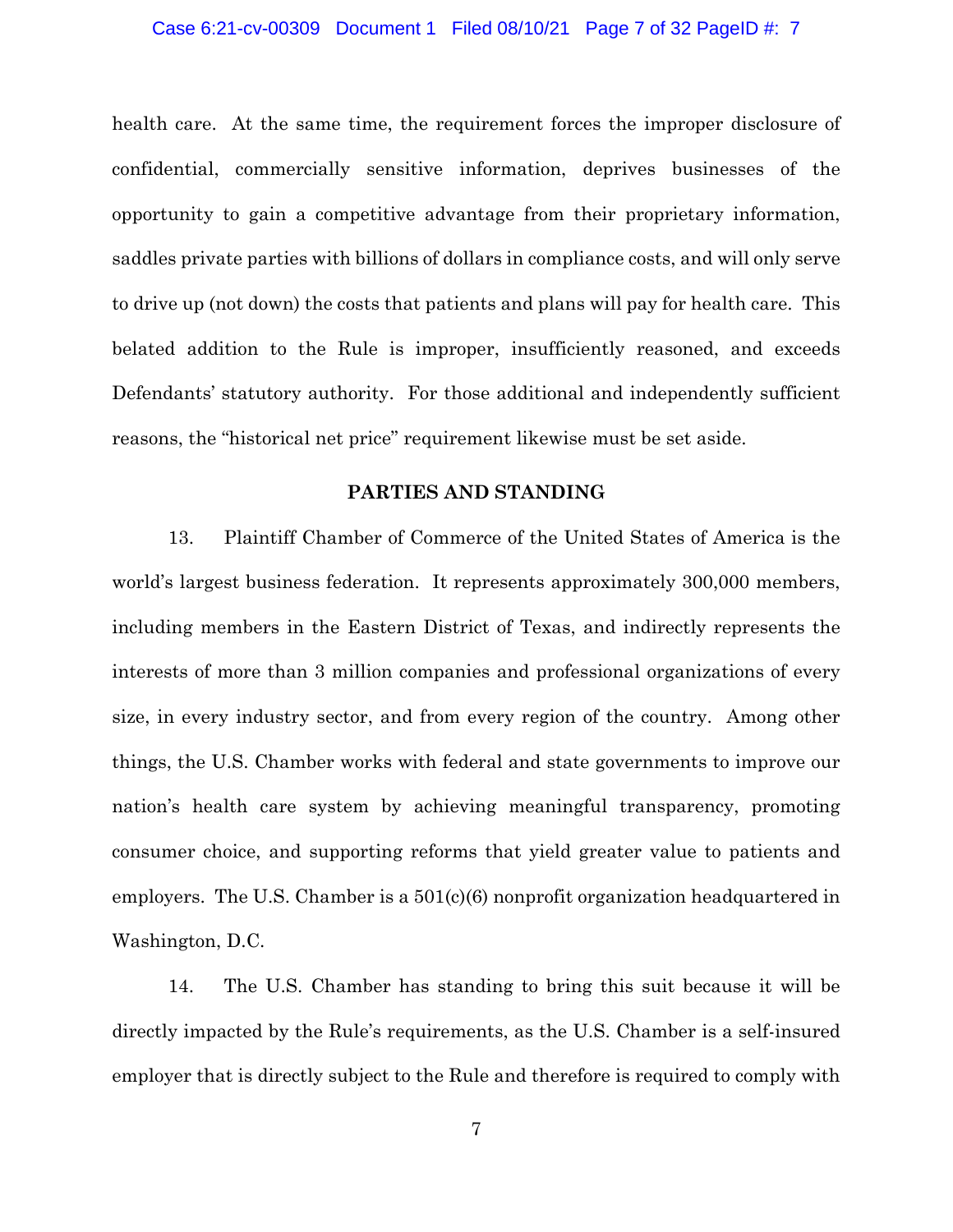the Rule. The U.S. Chamber will incur substantial costs in order to comply with the Rule's burdensome and unlawful "machine-readable file" requirements, including the "historical net price" requirement. In addition, the U.S. Chamber has associational standing because its members will be directly and adversely affected by the Rule and thus would have standing to sue in their own right; because the interests the U.S. Chamber seeks to protect are germane to its policy aims; and because neither the claims asserted nor the relief requested requires an individual member to participate in this suit. Along with the U.S. Chamber members that are directly subject to the Rule (and therefore will incur substantial costs in order to comply with the Rule's requirements), many other U.S. Chamber members, and the U.S. Chamber itself, will be harmed by the Rule because it will drive up their health care costs, divert resources from more pressing health care needs, and make it more difficult for them to operate their businesses or organizations. The Rule will also harm the U.S. Chamber and its members by requiring the disclosure of competitively sensitive proprietary information.

15. The Tyler Area Chamber of Commerce of Tyler, Texas, is the region's largest business organization. It represents approximately 1,800 members, including members in the Eastern District of Texas. The Tyler Chamber works with federal and state governments to improve the health care system in the region and improve the quality of life for all of its citizens. The Tyler Chamber is a  $501(c)(6)$  nonprofit organization located in Tyler, Texas.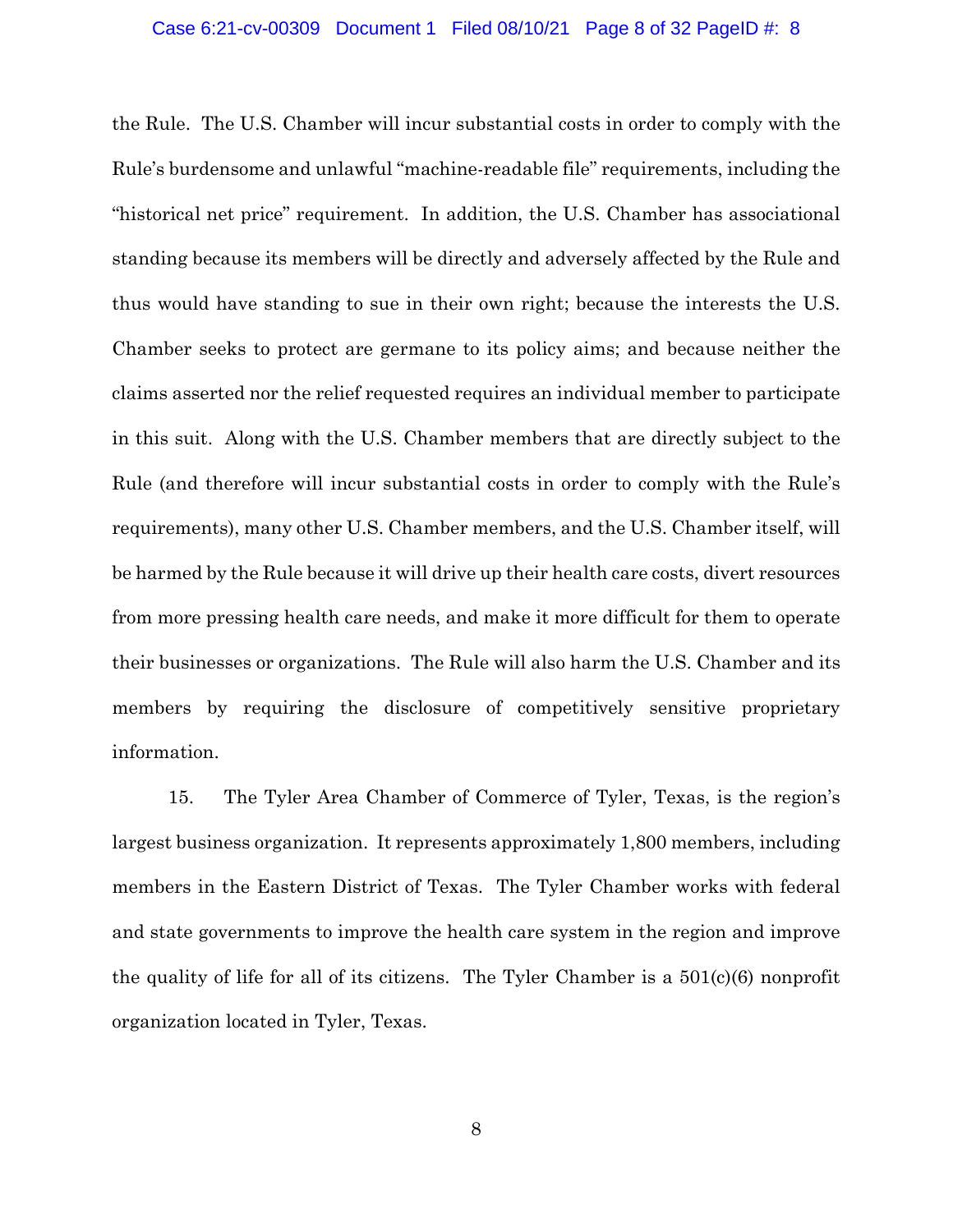### Case 6:21-cv-00309 Document 1 Filed 08/10/21 Page 9 of 32 PageID #: 9

16. Plaintiff Tyler Chamber has standing to bring this suit because its members will be directly and adversely affected by the Rule and thus would have standing to sue in their own right; because the interests the Tyler Chamber seeks to protect are germane to its policy aims; and because neither the claims asserted nor the relief requested requires an individual member to participate in this suit. Along with the Tyler Chamber members that are directly subject to the Rule, many other Tyler Chamber members, and the Tyler Chamber itself, will be harmed by the Rule because it will drive up their health care costs, divert resources from more pressing health care needs, and make it more difficult for them to operate their businesses or organizations. The Rule will also harm the Tyler Chamber and its members by requiring the disclosure of competitively sensitive proprietary information.

17. Defendant Department of Health and Human Services ("HHS") is an executive department of the United States headquartered in Washington, D.C. and is subject to the APA. *See* 5 U.S.C. § 551(1).

18. Defendant Centers for Medicare & Medicaid Services ("CMS") is an agency within HHS and is subject to the APA. *See* 5 U.S.C. § 551(1).

19. Defendant Department of the Treasury ("Treasury") is an executive department of the United States headquartered in Washington, D.C. and is subject to the APA. *See* 5 U.S.C. § 551(1).

20. Defendant Internal Revenue Service ("IRS") is an agency within Treasury and is subject to the APA. *See* 5 U.S.C. § 551(1).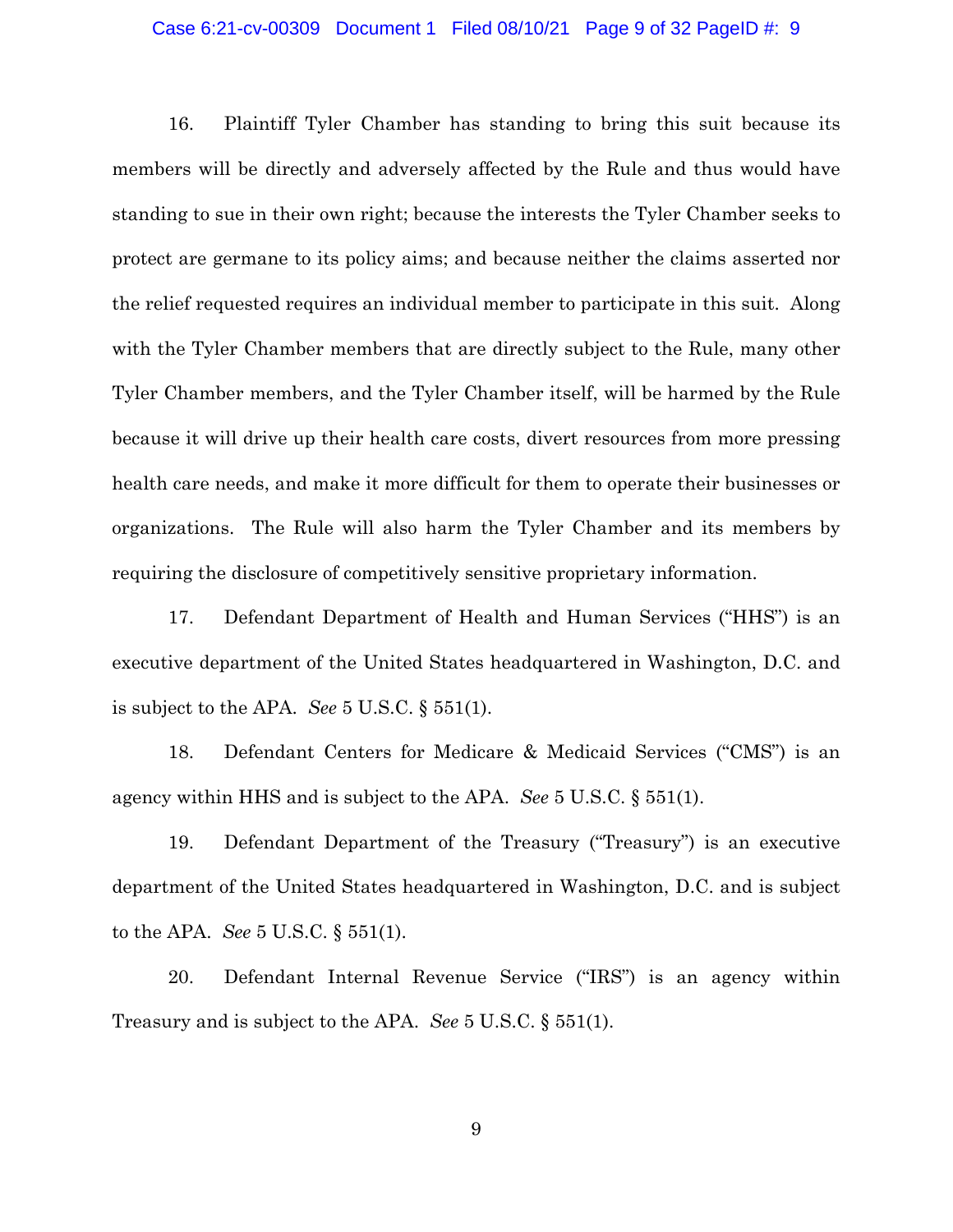### Case 6:21-cv-00309 Document 1 Filed 08/10/21 Page 10 of 32 PageID #: 10

21. Defendant Department of Labor ("DOL") is an executive department of the United States headquartered in Washington, D.C. and is subject to the APA. *See*  5 U.S.C. § 551(1).

22. Defendant Employee Benefits Security Administration ("EBSA") is an agency within DOL and is subject to the APA. *See* 5 U.S.C. § 551(1).

23. Defendant Xavier Becerra is the Secretary of Health and Human Services. Secretary Becerra is sued in his official capacity as head of HHS.

24. Defendant Chiquita Brooks-LaSure is Administrator of CMS. Administrator Brooks-LaSure is sued in her official capacity as head of CMS.

25. Defendant Janet Yellen is the Secretary of the Treasury. Secretary Yellen is sued in her official capacity as head of Treasury.

26. Defendant Charles P. Rettig is the Commissioner of the IRS. Commissioner Rettig is sued in his official capacity as head of the IRS.

27. Defendant Douglas O'Donnell is Deputy Commissioner for Services and Enforcement, a division within the IRS. Deputy Commissioner O'Donnell is sued in his official capacity.

28. Defendant Martin J. Walsh is the Secretary of Labor. Secretary Walsh is sued in his official capacity as head of DOL.

29. Defendant Ali Khawar is the Acting Assistant Secretary for EBSA. Acting Assistant Secretary Khawar is sued in his official capacity as acting head of EBSA.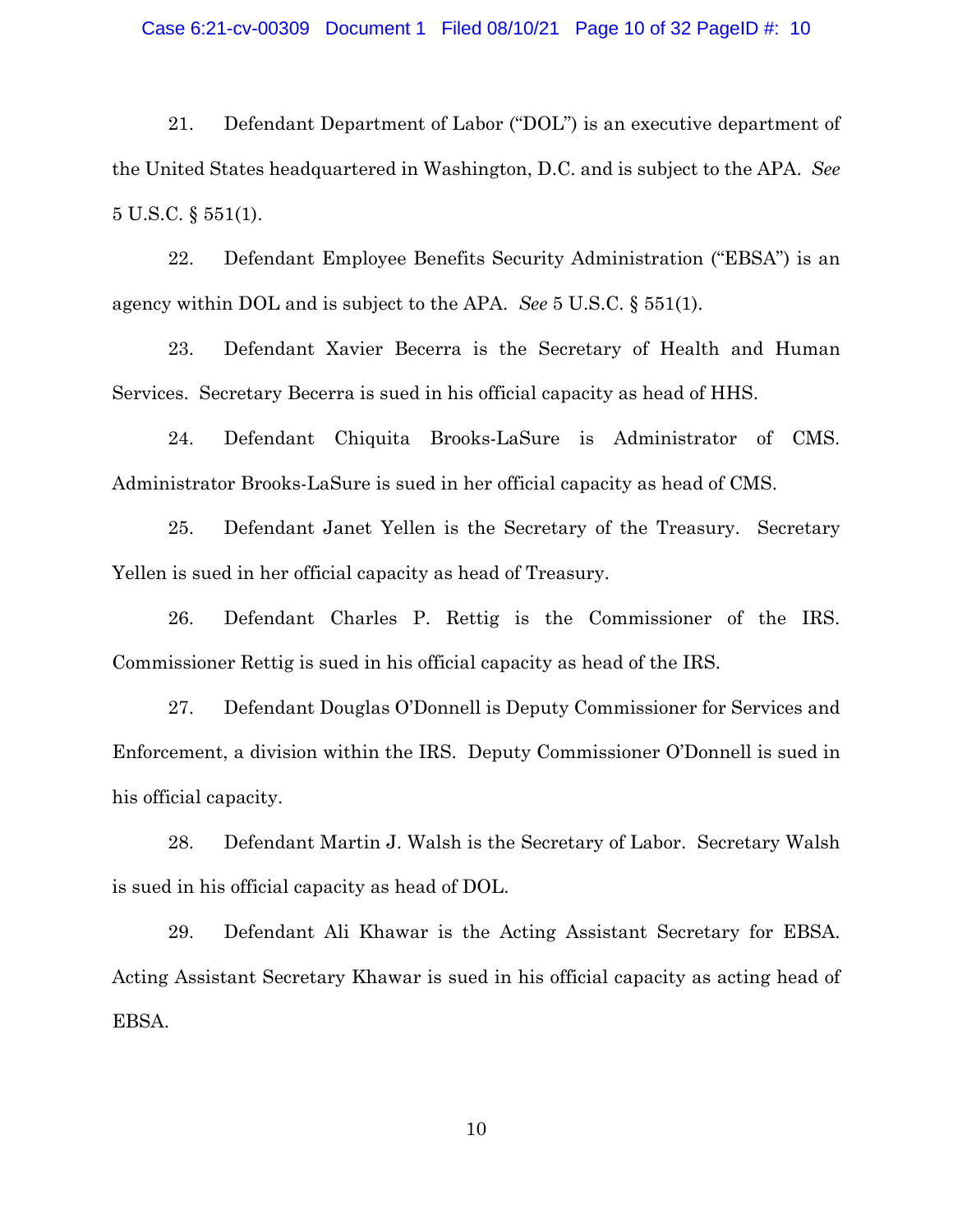## **JURISDICTION AND VENUE**

30. The Court has jurisdiction to adjudicate this action under 28 U.S.C. § 1331 and the Administrative Procedure Act, 5 U.S.C. § 551 *et seq*.

31. Venue is proper in this judicial district under 28 U.S.C. § 1391(e) because this is an action against officers and agencies of the United States, at least one Plaintiff resides in this district, and no real property is involved in this action.

32. Plaintiffs are entitled to the requested declaratory and injunctive relief under the APA, 5 U.S.C. §§ 701–06, and the Declaratory Judgment Act, 28 U.S.C. §§ 2201–02.

## **BACKGROUND**

33. In promulgating the Rule, Defendants purported to rely on two sources of statutory authority: section  $1311(e)(3)$  of the Patient Protection and Affordable Care Act ("PPACA"), 42 U.S.C. § 18031(e)(3), which sets forth various disclosure requirements for health plans offered on health insurance Exchanges established under the PPACA; and section 2715A of the Public Health Service Act, 42 U.S.C. § 300gg-15a, which extends those disclosure requirements to a wider set of plans, including off-Exchange plans.

34. Section 1311(e)(3) of the PPACA, titled "Transparency in Coverage," addresses transparency in health insurance coverage and imposes certain reporting and disclosure requirements on health plans seeking certification as plans that may be offered on a health insurance Exchange. 42 U.S.C. § 18031(e)(3).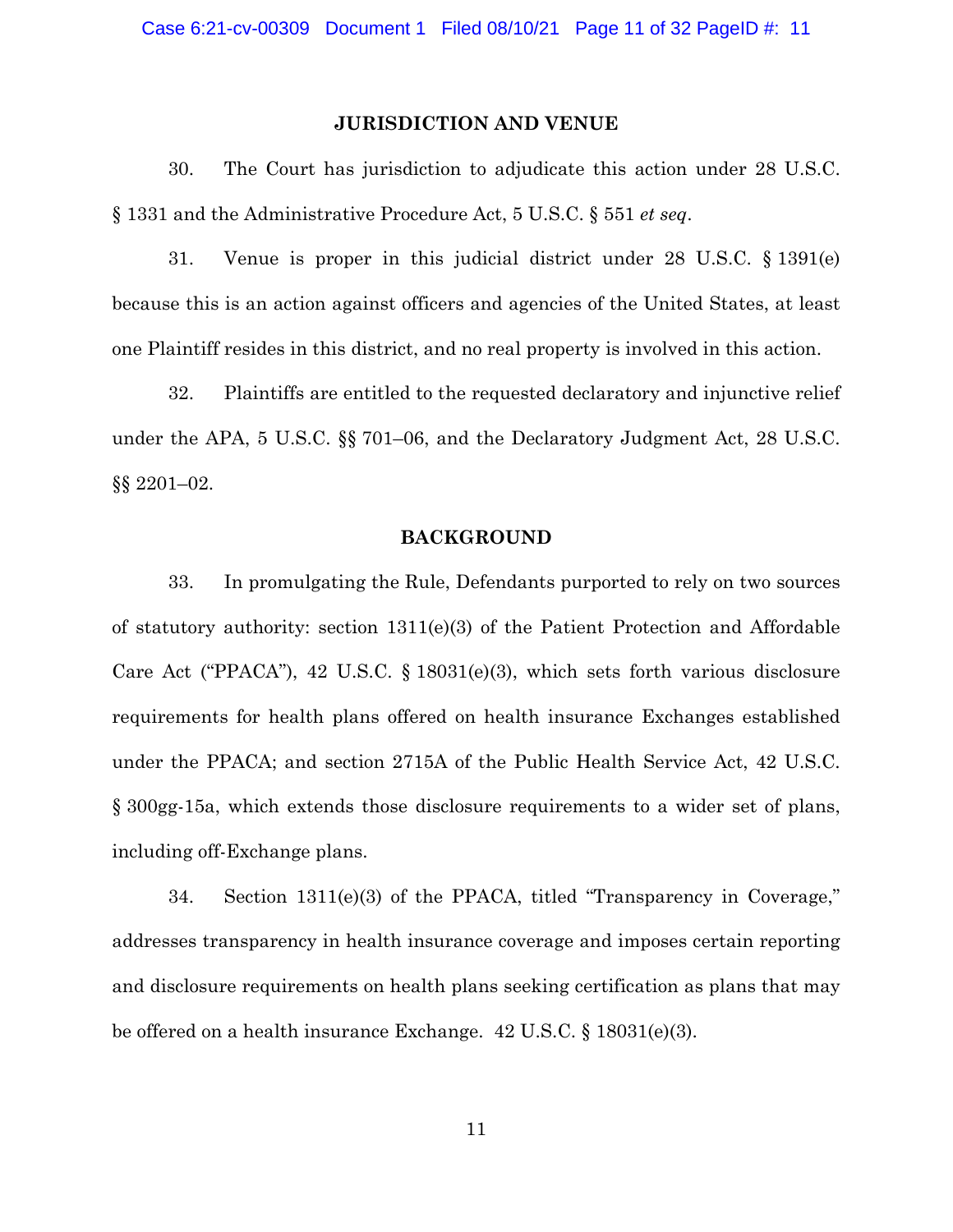### Case 6:21-cv-00309 Document 1 Filed 08/10/21 Page 12 of 32 PageID #: 12

35. Under section 1311(e)(3)(A), plans must submit to the Exchange, the Secretary of HHS, and the State insurance commissioner, and must make available to the public, eight types of information specified by Congress: (i) claims payment policies and practices; (ii) periodic financial disclosures; (iii) data on enrollment; (iv) data on disenrollment; (v) data on the number of claims that are denied; (vi) data on rating practices; (vii) information on cost-sharing and payments with respect to any out-of-network coverage; and (viii) information on enrollee and participant rights. *Id.* § 18031(e)(3)(A)(i)–(viii).

36. Following those eight specific provisions, section 1311(e)(3)(A) includes as romanette (ix) a residual provision requiring plans to submit and disclose "[o]ther information as determined appropriate by the Secretary." *Id.* § 18031(e)(3)(A)(ix).

37. Per section 1311(e)(3)(B), any information required to be submitted under subparagraph (A), including romanette (ix), must be provided in "plain language." 42 U.S.C.  $\S 18031(e)(3)(B)$ . The term "plain language" is defined as "language that the intended audience, including individuals with limited English proficiency, can readily understand and use because that language is concise, wellorganized, and follows other best practices of plain language writing." *Id*.

38. In addition to subparagraph (A)'s requirements to publicly disclose certain information, section  $1311(e)(3)$  includes in subparagraph  $(C)$  a requirement to disclose certain enrollee-specific cost-sharing information upon request by an enrollee. Plans must, upon request, "permit individuals to learn the amount of costsharing (including deductibles, copayments, and coinsurance) under the individual's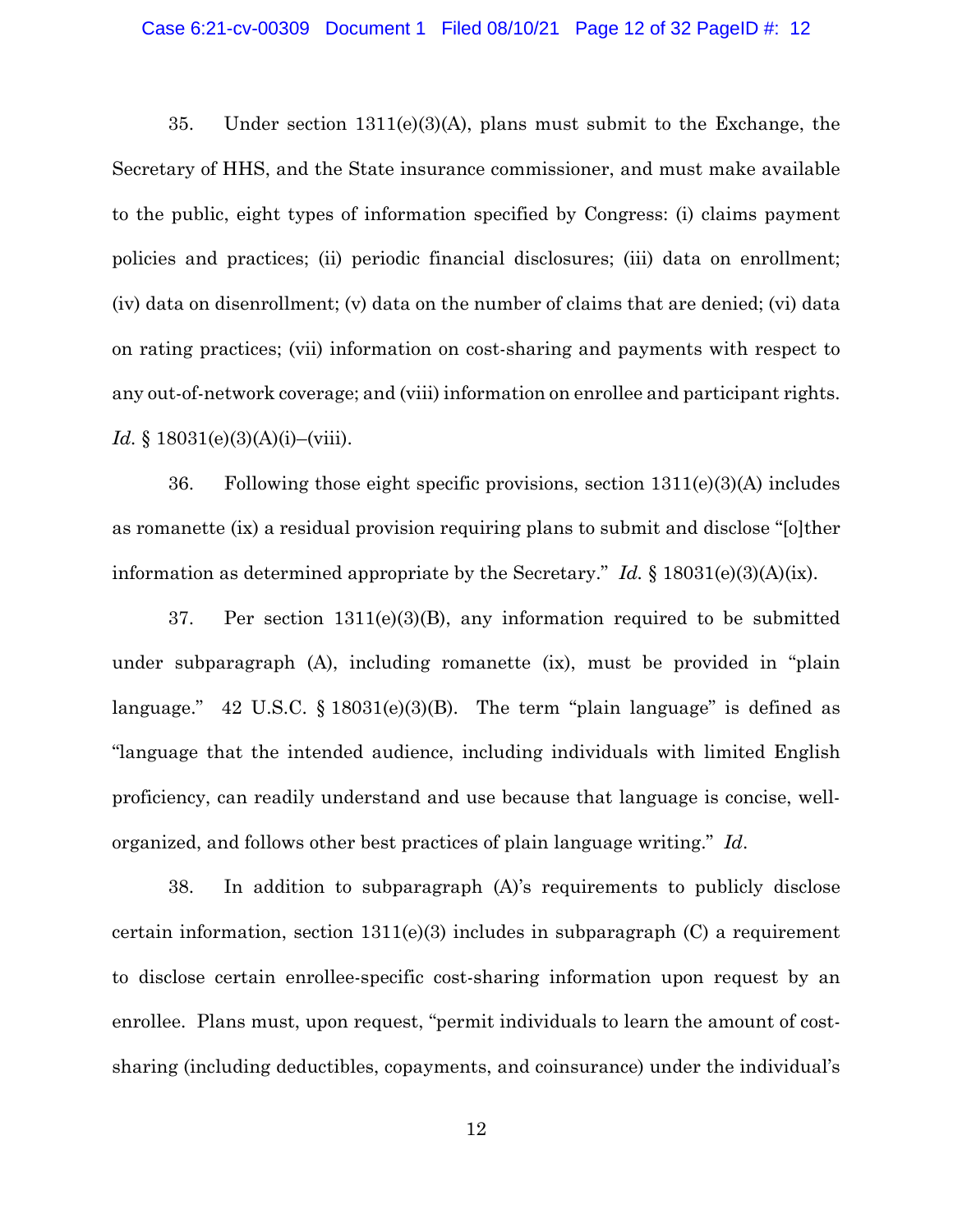### Case 6:21-cv-00309 Document 1 Filed 08/10/21 Page 13 of 32 PageID #: 13

plan or coverage that the individual would be responsible for paying with respect to the furnishing of a specific item or service by a participating provider[.]" *Id.*   $§ 18031(e)(3)(C).$ 

39. Section 2715A of the Public Health Service Act requires group health plans and health insurance issuers offering group or individual coverage to "comply with the provisions of section  $1311(e)(3)$  of [the PPACA]," except that a plan or coverage not offered through an Exchange need only submit the information required "to the Secretary and the State insurance commissioner, and make such information available to the public," rather than also having to submit the information to the Exchange. 42 U.S.C. § 300gg-15a.

40. On June 24, 2019, President Trump issued Executive Order 13877, "Improving Price and Quality Transparency in American Healthcare to Put Patients First." 84 Fed. Reg. 30,849. Among other directives, that order instructed the Secretaries of HHS, the Treasury, and Labor to issue an advance notice of proposed rulemaking, "consistent with applicable law," soliciting comment on a proposal to require health care providers, health insurance issuers, and self-insured group health plans to provide or facilitate access to information about expected out-of-pocket costs for items or services to patients before they receive care.

41. If Defendants had issued an advance notice of proposed rulemaking as directed by the Executive Order, that would have given stakeholders time to provide input on how best to achieve the goals of the Executive Order. But Defendants did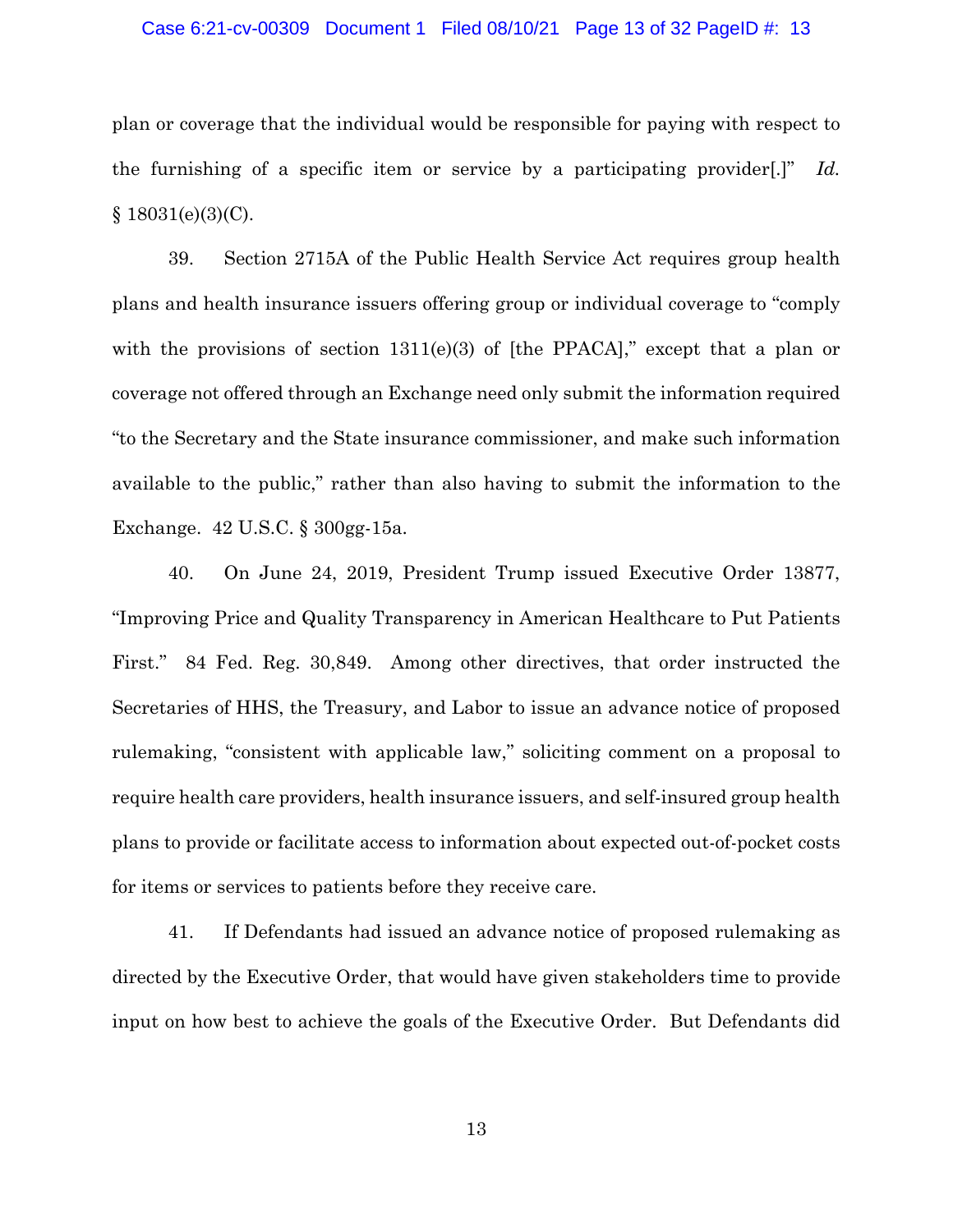### Case 6:21-cv-00309 Document 1 Filed 08/10/21 Page 14 of 32 PageID #: 14

not do so. Nor did Defendants focus their proposal, as contemplated by the Executive Order, on helping patients predict their "out-of-pocket costs" before they receive care.

42. Instead, on November 27, 2019, Defendants skipped the advance notice step altogether and released a proposed rule of far greater breadth, complexity, and impact. 84 Fed. Reg. at 65,464. Defendants issued a 60-page proposed rule seeking to impose a host of detailed new disclosure requirements on plans and issuers. Defendants asserted that the "overarching goal" of the Proposed Rule was to "support a market-driven health care system by giving consumers the information they need to make informed decisions about their health care and health care purchases." *Id.*

43. Although the Proposed Rule differed in important respects from the final Rule, the Proposed Rule was like the final Rule in that it had two main components. The first component required group health plans and health insurance issuers to disclose a variety of "cost-sharing information" upon request to participants, beneficiaries, and enrollees. The required disclosures included not only a bottom-line estimate of an individual's cost-sharing liability for all covered items or services, but several other "content elements" that, according to the Proposed Rule, "generally reflect the same information that is included in an [Explanation of Benefits] after health care services are provided." 84 Fed. Reg. at 65,471. One of these elements was the negotiated rate between plans and providers for covered items and services (including prescription drugs), which the Proposed Rule described as "generally … an essential input" for calculating cost-sharing liability. *Id*.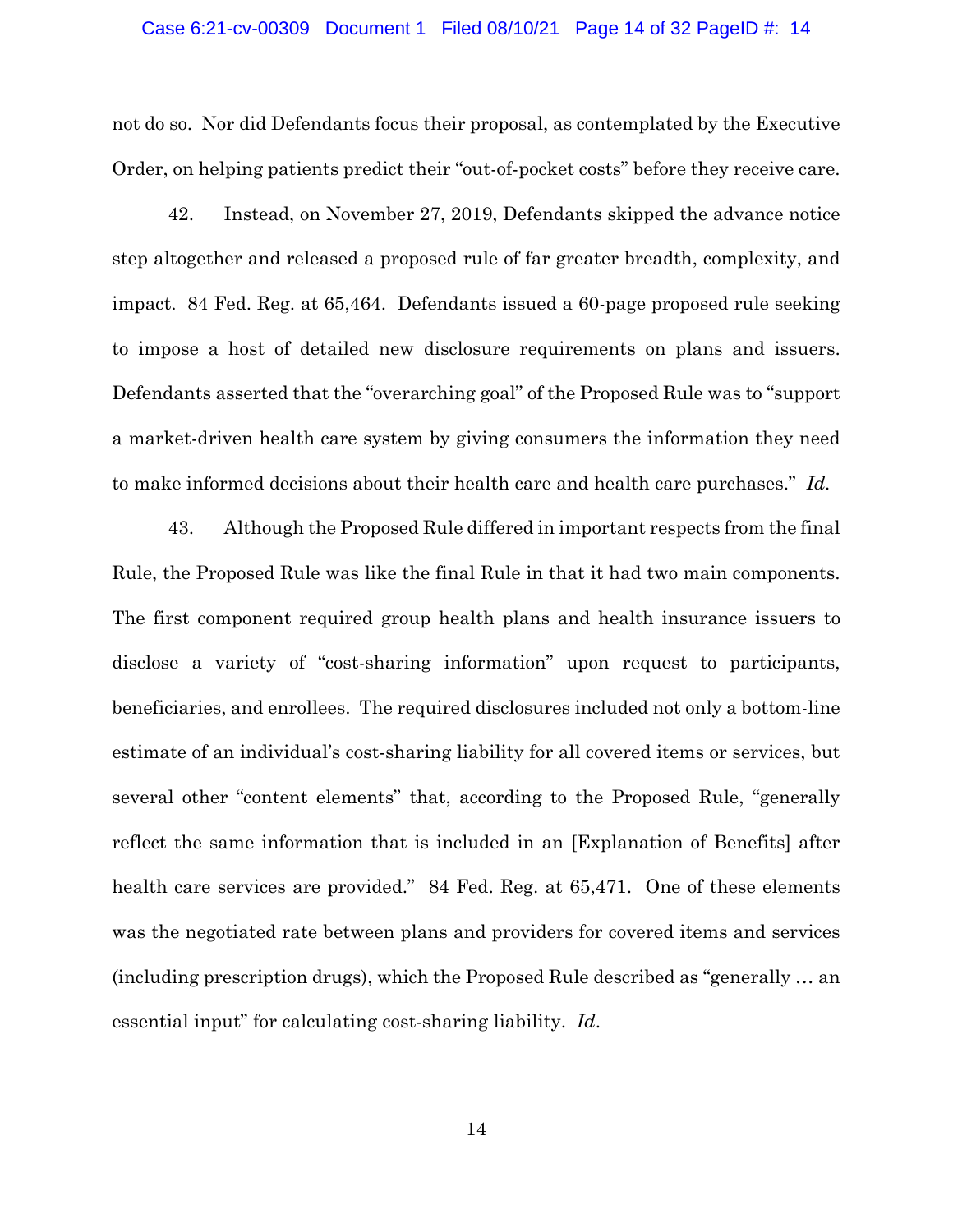### Case 6:21-cv-00309 Document 1 Filed 08/10/21 Page 15 of 32 PageID #: 15

44. This cost-sharing component of the Proposed Rule was predicated on the enrollee-specific cost-sharing transparency provision in section  $1311(e)(3)(C)$  of the PPACA. 84 Fed. Reg. at 65,470.

45. The second main component of the Proposed Rule required plans and issuers to assemble and publicly disclose information in two regularly updated "machine-readable files": a Negotiated Rate File, containing in-network rates negotiated with providers for covered items and services, 84 Fed. Reg. at 65,479; and an Allowed Amounts File, containing "historical out-of-network allowed amounts" for covered items and services, *id*. at 65,480. The term "out-of-network allowed amounts" was defined as "the maximum amount a group health plan or health insurance issuer would pay for a covered item or service furnished by an out-of-network provider." *Id*. at 65,521. The Proposed Rule asserted that negotiated rates and out-of-network allowed amounts "directly determine[]" deductible requirements, coinsurance requirements, and maximum out-of-pocket limits, and can thus help consumers choose the coverage that best meets their needs. *Id.* at 65,477.

46. The Proposed Rule predicated the authority to mandate disclosure of the Allowed Amounts File on section  $1311(e)(3)(A)(vi)$  of the PPACA, and it appeared to claim authority to mandate the disclosure of both files under the residual provision in romanette (ix) of section 1311(e)(3)(A). *See* 84 Fed. Reg. at 65,477.

47. The Proposed Rule set forth a tight deadline for implementing the detailed requirements of both of the two main components of the rule. According to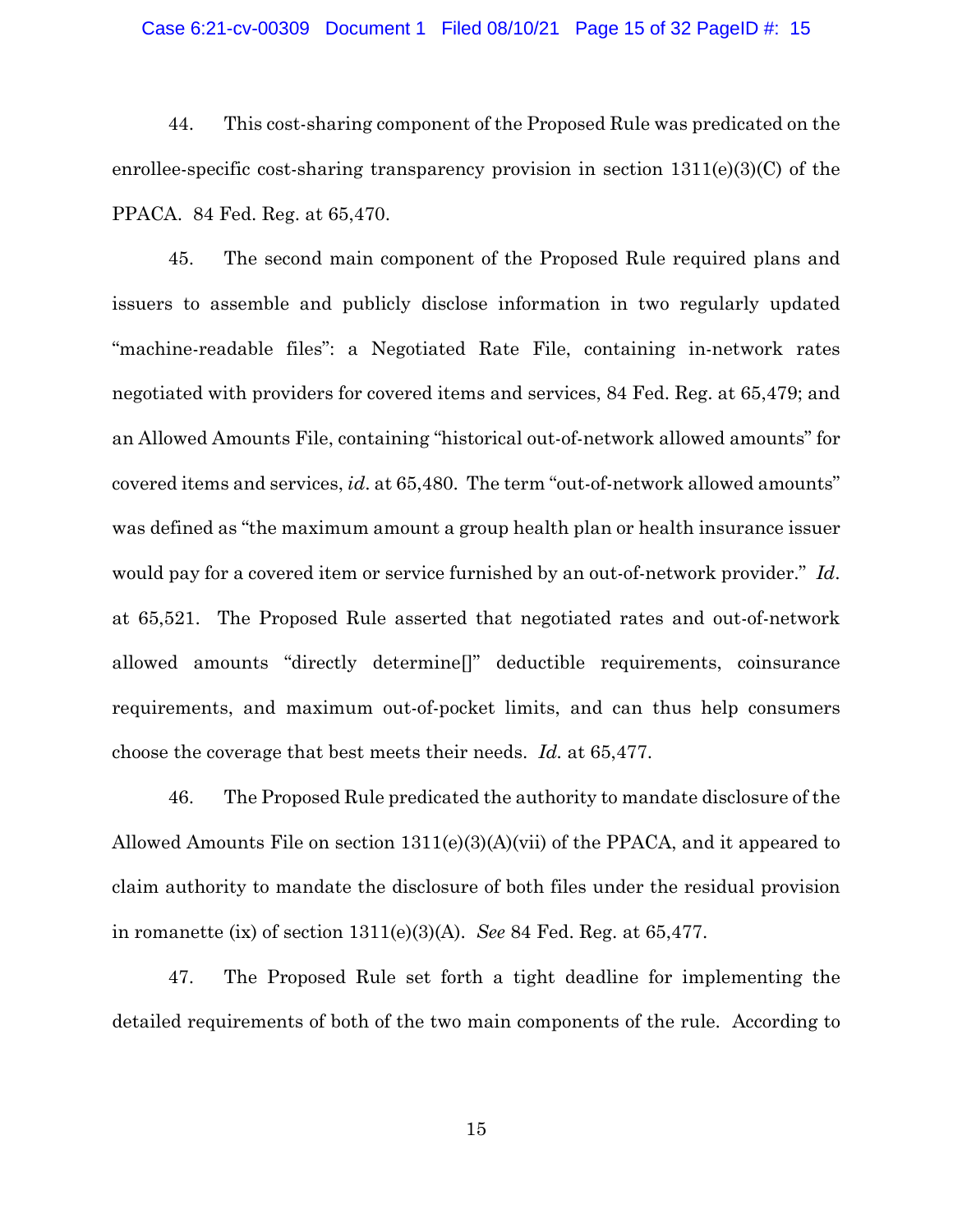### Case 6:21-cv-00309 Document 1 Filed 08/10/21 Page 16 of 32 PageID #: 16

the Proposed Rule, the requirements would apply for plan years that began on or after one year after the effective date of the final Rule. *Id*. at 65,523.

48. Nothing in the Proposed Rule required, or even addressed the possibility of requiring, disclosure of "historical net price" data for prescription drugs (or any other items or services) in the machine-readable files.

49. For purposes of the *cost-sharing component* of the Proposed Rule, although Defendants sought comment regarding "whether a rate other than the negotiated rate, such as the undiscounted price, should be required to be disclosed for prescription drugs," 84 Fed. Reg. at 65,472, Defendants made no mention of "net price" or "historical net price." Moreover, Defendants gave no hint that a disclosure requirement for "a rate other than the negotiated rate"—whether the undiscounted price, a "net price," or a "historical net price" —might be added to *the machinereadable file component* of the rule. Likewise, while Defendants solicited comment on "whether and how to account for any and all rebates, discounts, and dispensing fees *to ensure individuals have access to meaningful cost-sharing liability estimates* for prescription drugs," *id.* (emphasis added), this solicitation was clearly directed at the cost-sharing component of the Proposed Rule.

50. Against this backdrop, the final Rule surprisingly added a "historical net price" requirement that had appeared nowhere in the Proposed Rule. Defendants did not add this requirement to the consumer cost-sharing tool set forth in the final Rule. Instead, they added the requirement to a new, publicly-disclosed "Prescription Drug File." The final Rule made this change for purposes, and with effects, that have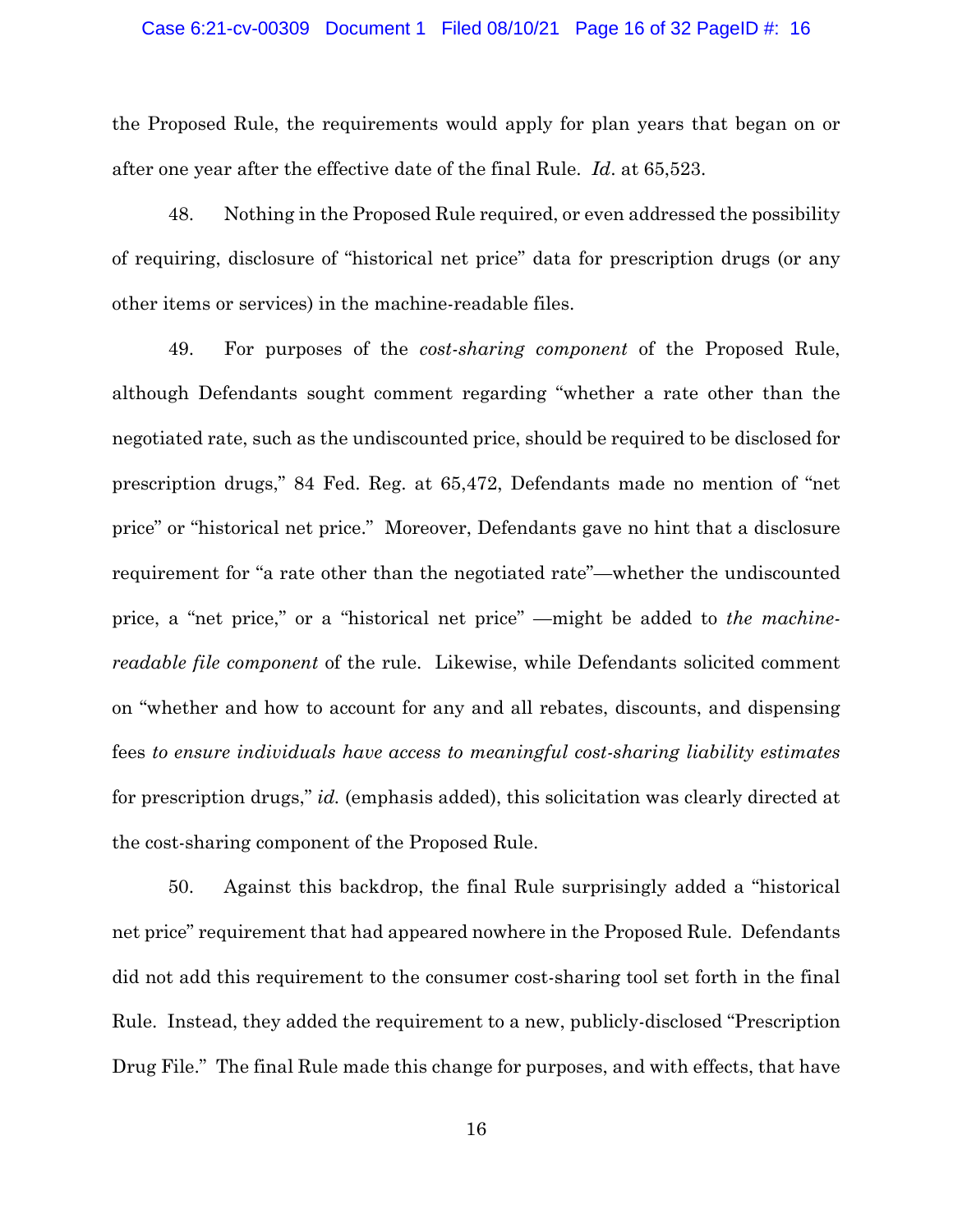## Case 6:21-cv-00309 Document 1 Filed 08/10/21 Page 17 of 32 PageID #: 17

nothing to do with individuals' "access to meaningful cost-sharing liability estimates." *See* 85 Fed. Reg. at 72,236–38.

51. As an element of the Prescription Drug File, the "historical net price" requirement is predicated solely on the residual provision in section  $1311(e)(3)(A)(ix)$ of the PPACA, not on the cost-sharing transparency provision in section 1311(e)(3)(C). *See* 85 Fed. Reg. at 72,159.

52. Unlike the disclosures required in section  $1311(e)(3)(A)(i)$ –(viii), "historical net price" comprises complex, commercially sensitive pricing information. This kind of data is entitled to legal protections against disclosure as proprietary business information and trade secrets. In addition, compelled disclosure of such data may affect health care market dynamics in ways that benefit neither businesses nor patients, such as by inhibiting private parties from competing on price in confidential negotiations.

53. The "historical net price" requirement also has a far more significant economic impact than the requirements enumerated in (i)–(viii), both because of the costs of compliance and because of its interference with private business practices.

54. During the notice-and-comment process, commenters raised concerns that Defendants' tight deadline for creating the machine-readable files was unrealistic. Defendants not only refused to extend the deadline, but piled even more burdens on regulated parties by adding the "historical net price" requirement to the machine-readable files, without taking into account the extra time needed to implement that unexpected addition to the Rule. *See* 85 Fed. Reg. at 72,253.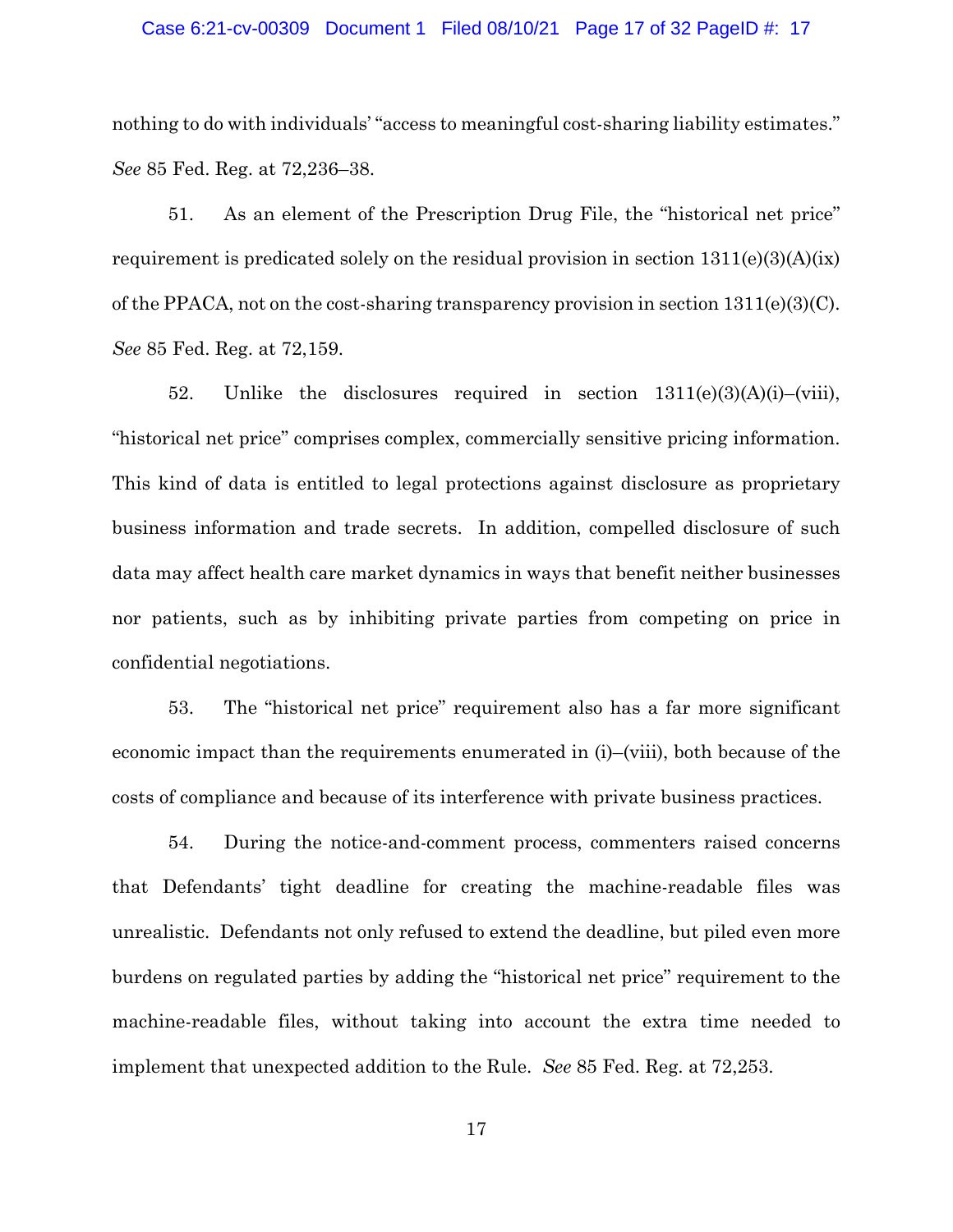## **FIRST CAUSE OF ACTION**

# **The "Machine-Readable Files" Requirement Exceeds Defendants' Statutory Authority in Violation of the Administrative Procedure Act**

55. Plaintiffs reassert and incorporate by reference all preceding allegations.

56. The APA, 5 U.S.C. § 706(2)(C), directs a reviewing court to "hold unlawful and set aside agency action, findings, and conclusions found to be . . . in excess of statutory jurisdiction, authority, or limitations[.]"

57. The requirement to publicly disclose information in three "machinereadable files" exceeds Defendants' statutory authority, jurisdiction, and limitations under the PPACA (including as extended by PHS Act Section 2715A).

58. The asserted source of statutory authority for the "machine-readable files" requirement is section 1311(e)(3)(A) of the PPACA. Specifically, the In-network Rate File and the Prescription Drug File are predicated on section 1311(e)(3)(A)(ix), which authorizes the HHS Secretary to mandate the disclosure of "[o]ther information as deemed appropriate by the Secretary," 42 U.S.C. § 18031(e)(3)(A)(ix). The Allowed Amount File is predicated on section  $1311(e)(3)(A)(vi)$ , which requires disclosure of "[i]nformation on . . . payments with respect to any out-of-network coverage." *See* 85 Fed. Reg. at 72,159 (internal quotation marks omitted).

59. Because the "machine-readable file" portion of the Rule is predicated on subparagraph (A) of section  $1311(e)(3)$ , it must comply with the "plain language" requirement codified in subparagraph (B) of section 1311(e)(3). 42 U.S.C. § 18031(e)(3)(B). Subparagraph (B) provides that disclosures pursuant to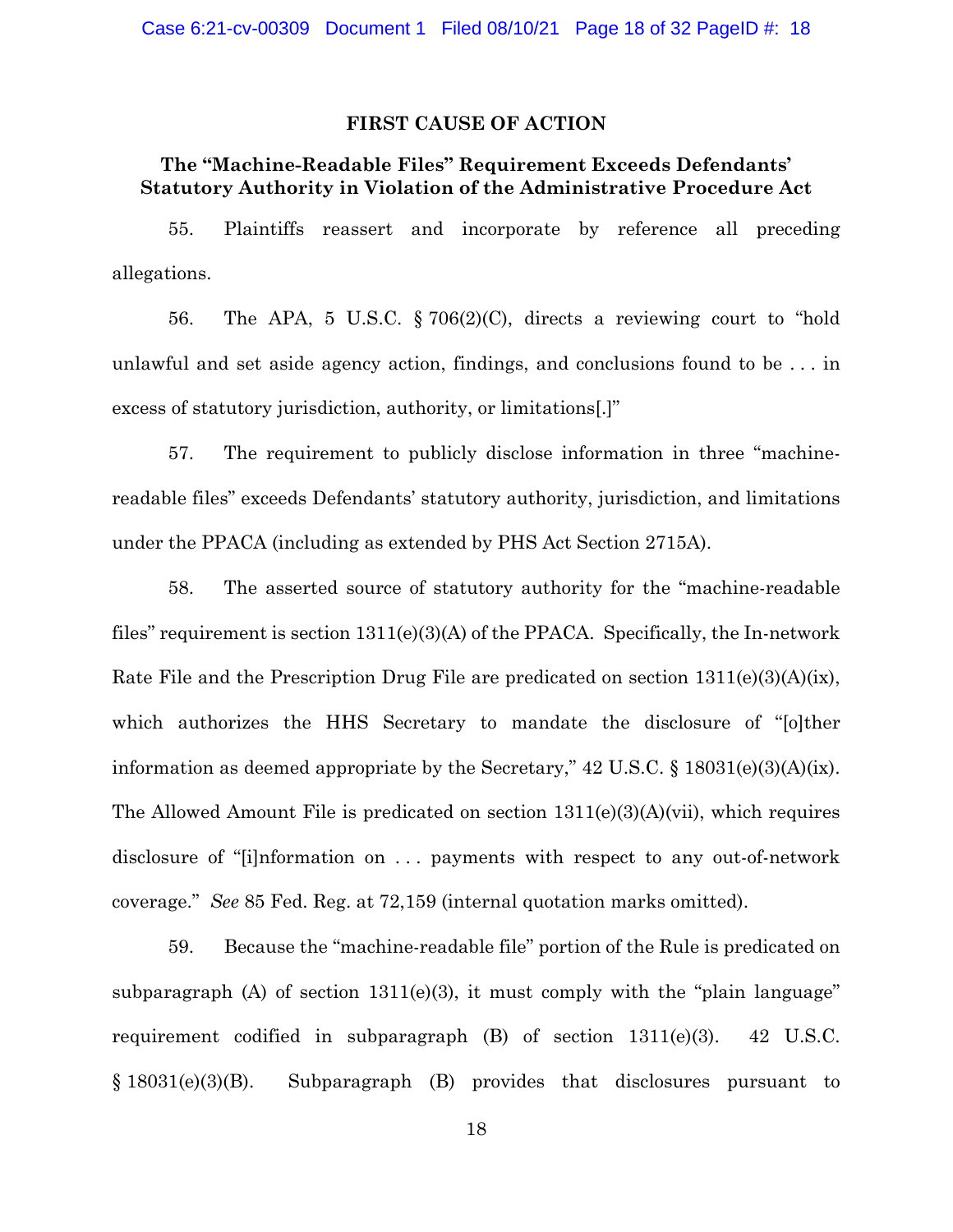## Case 6:21-cv-00309 Document 1 Filed 08/10/21 Page 19 of 32 PageID #: 19

subparagraph (A) "shall be provided in plain language," meaning "language that the intended audience, including individuals with limited English proficiency, can readily understand and use because that language is concise, well-organized, and follows other best practices of plain language writing."

60. By definition, a "machine-readable file" is designed not for understanding and use by ordinary people, but to be "imported or read *by a computer system* for further processing *without human intervention*." 85 Fed. Reg. at 72,306 (emphasis added).

61. The In-network Rate File, Allowed Amount File, and Prescription Drug File each require the disclosure of an overwhelming array of complicated internal pricing data, accompanied by technical jargon, in a massive, unwieldy "machinereadable file"—which the Rule itself acknowledges "may not be easy for an average consumer to navigate," 85 Fed. Reg. at 72,234.

62. That is the opposite of a simple, plain-language disclosure requirement. Congress did not intend to authorize, and did not authorize, Defendants to require the disclosure of information that is not capable of being readily understood and used by average consumers. Still less did Congress authorize Defendants to require the disclosure of information in a format, and by a mechanism, that is inconsistent with that requirement.

63. Although Defendants apparently contemplate that technical information will be "translated into consumer-friendly tools by third-party application developers," 85 Fed. Reg. at 72,225, the very fact that the information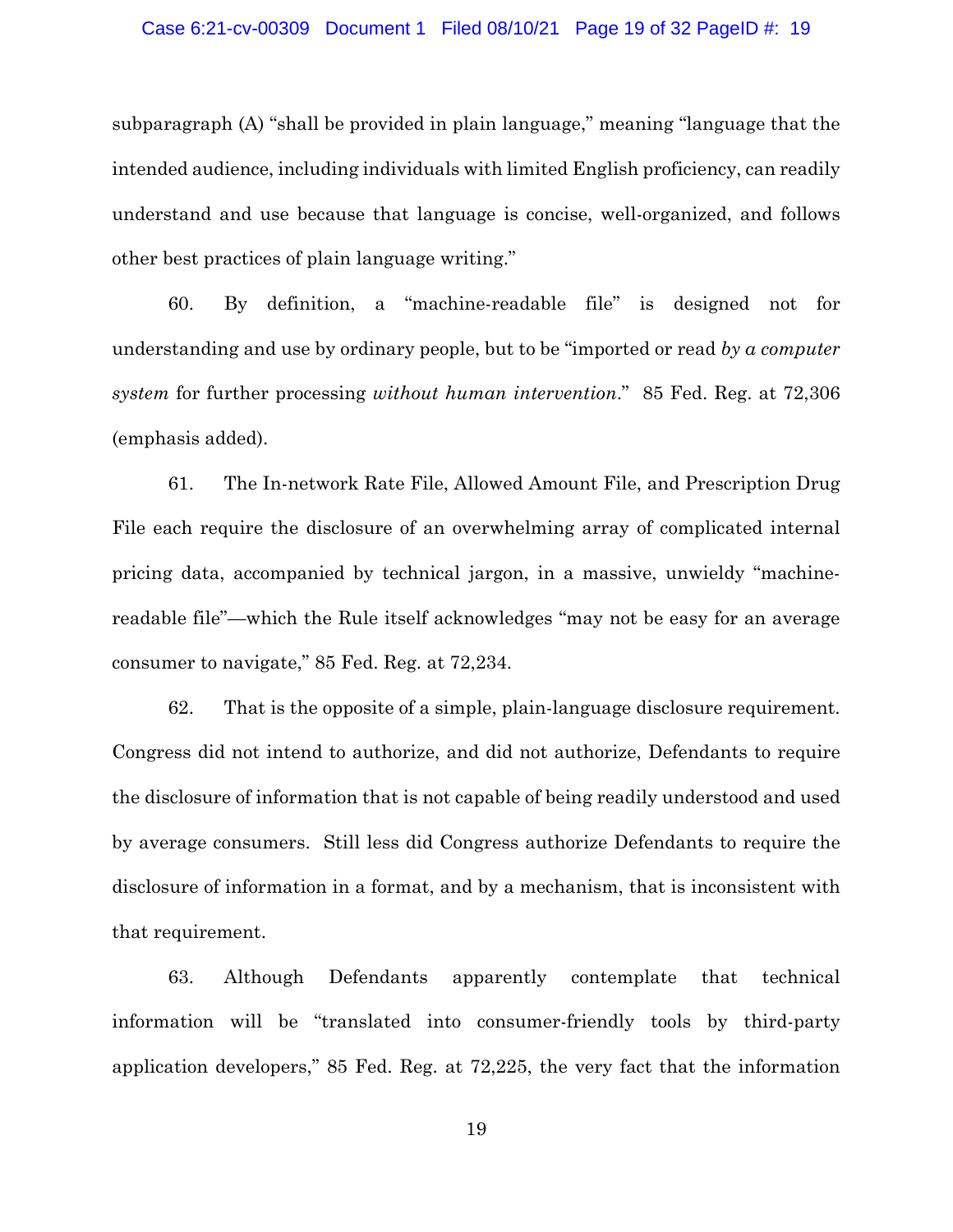### Case 6:21-cv-00309 Document 1 Filed 08/10/21 Page 20 of 32 PageID #: 20

requires "translat[ion]" by third parties with specialized expertise makes clear that it is not already in "plain language" that the public can "readily understand and use."

64. Under the "major questions" doctrine, moreover, Congress must speak clearly before it will be found to have delegated decisions of major economic and political significance to an administrative agency. Even Defendants acknowledge that the Rule is "likely to result in an annual effect on the economy of \$100 million or more" and will impose direct costs and burdens on nearly 2,000 health insurance issuers and third-party administrators (TPAs), as well as all 50 states (to say nothing of the many thousands of self-insured plans that insure tens of millions of Americans and remain directly subject to the Rule even if they hire TPAs or others to help them comply with it). 85 Fed. Reg. at 72,269, 72,294. In reality, the cost and burden of the Rule will be far greater. As Defendants' Regulatory Impact Analysis indicates, the cost of complying with the machine-readable files requirement is estimated to be more than \$3.5 billion in the first year of implementation and hundreds of millions of dollars *annually* thereafter. *See id.* at 72,285, 72,288, 72,290.

65. For these reasons, the portion of the Rule requiring publication of the three machine-readable files should be held unlawful and set aside.

## **SECOND CAUSE OF ACTION**

## **The "Historical Net Price" Requirement Exceeds Defendants' Statutory Authority in Violation of the Administrative Procedure Act**

66. Plaintiffs reassert and incorporate by reference all preceding allegations.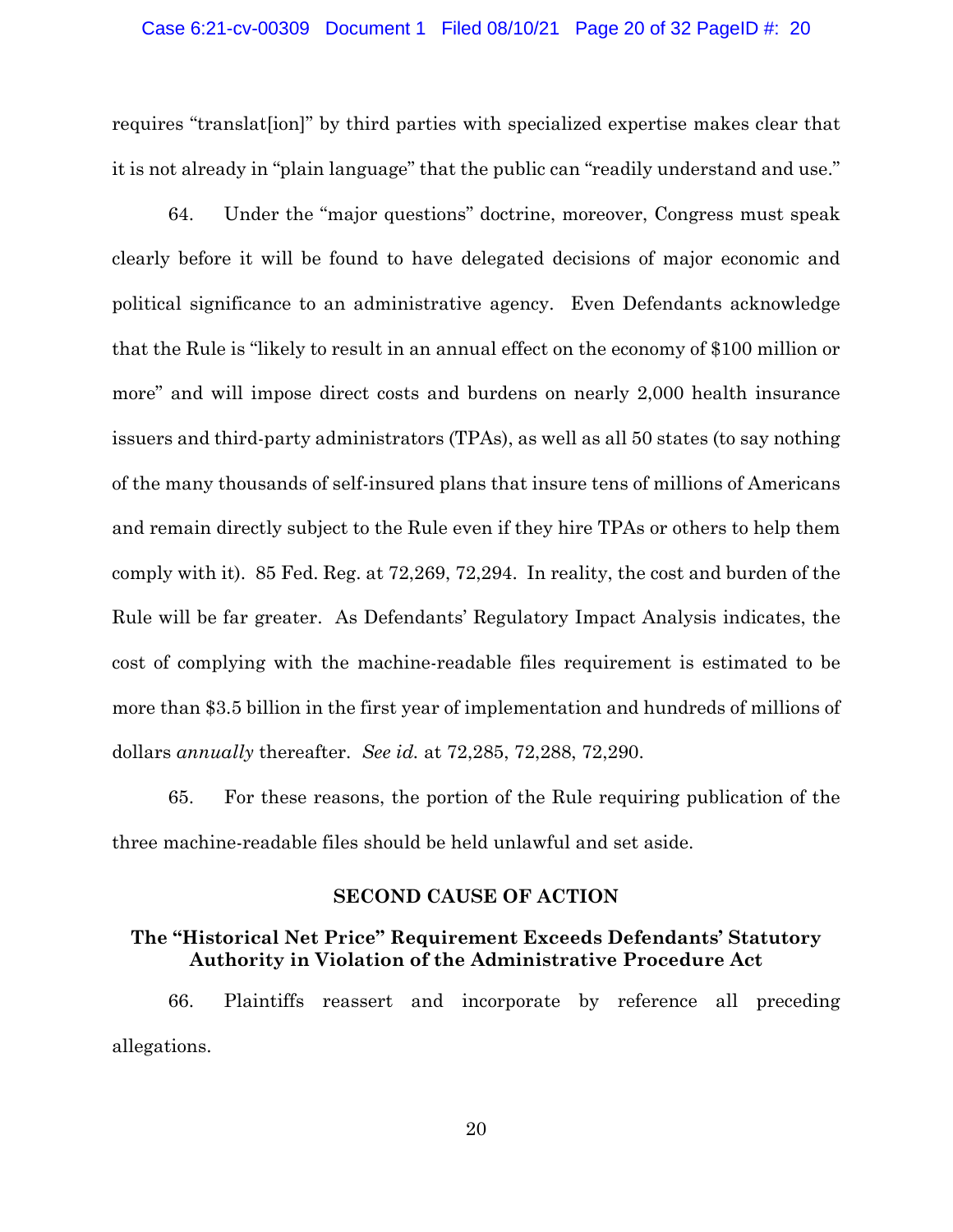67. The APA, 5 U.S.C. § 706(2)(C), directs a reviewing court to "hold unlawful and set aside agency action, findings, and conclusions found to be . . . in excess of statutory jurisdiction authority, or limitations[.]"

68. The "historical net price" requirement exceeds Defendants' statutory authority, jurisdiction, and limitations under the PPACA (including as extended by PHS Act Section 2715A).

69. The sole asserted source of statutory authority for the "historical net price" requirement is the residual provision in section  $1311(e)(3)(A)$  of the PPACA, which authorizes the Secretary of HHS to mandate the disclosure of "[o]ther information as deemed appropriate by the Secretary," 42 U.S.C. § 18031(e)(3)(A)(ix).

70. Common sense and established principles of statutory interpretation, including the canon of *ejusdem generis*, require that a general residual provision of the kind in romanette (ix) be construed to cover only items similar to those enumerated in the preceding romanettes (i) through (viii).

71. The historical net price requirement has little in common with the disclosures required by romanettes (i) through (viii). Whereas the enumerated disclosures involve comparatively simple, coverage-related information, some of which may commonly be found on a patient's Explanation of Benefits, the historical net price requirement mandates the disclosure of complex commercially sensitive pricing information that is confidential, is not publicly available, and has no relevance to a patient's cost-sharing obligations. In fact, this type of pricing information is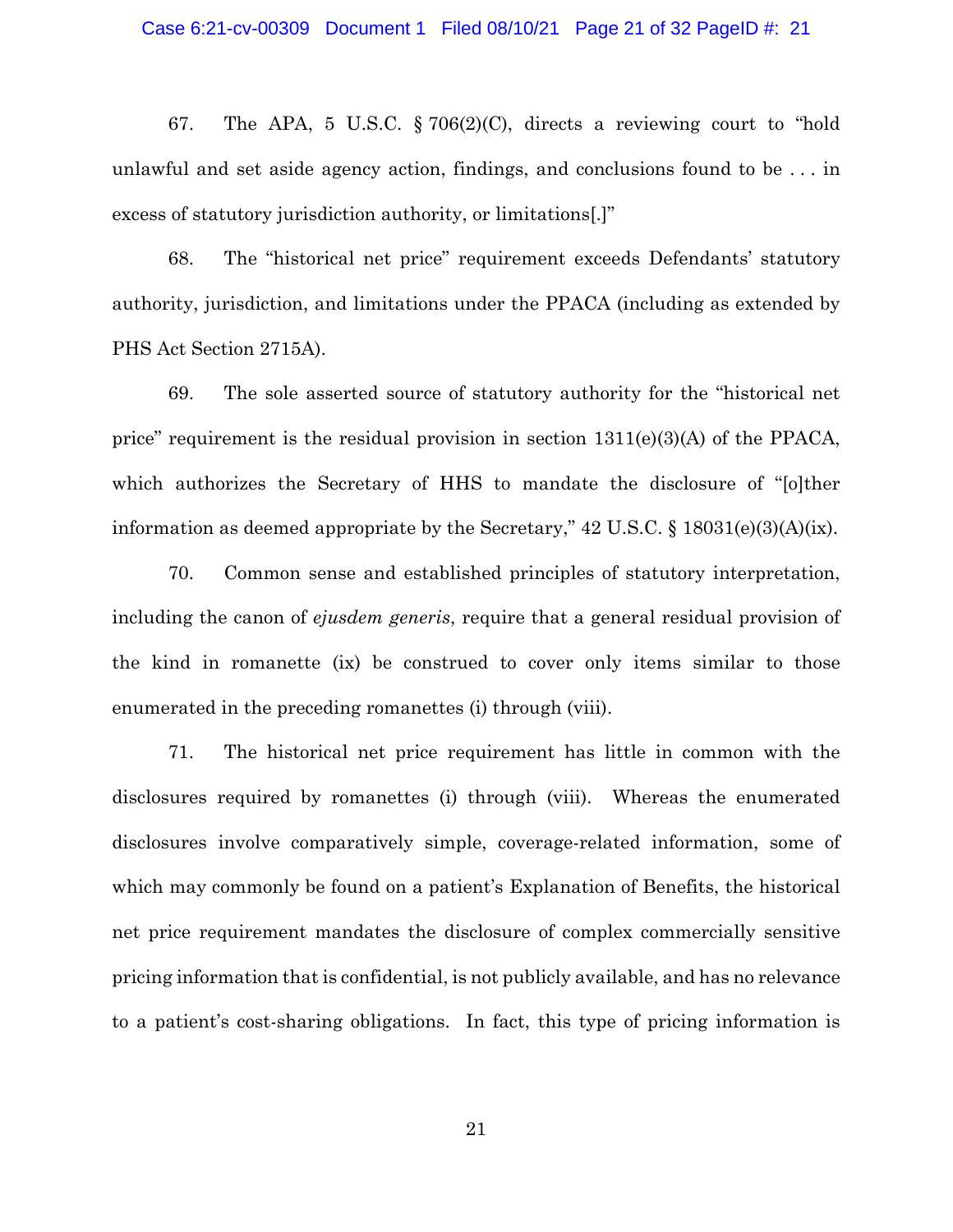### Case 6:21-cv-00309 Document 1 Filed 08/10/21 Page 22 of 32 PageID #: 22

typically protected against disclosure as a trade secret or proprietary business information.

72. The historical net price requirement also differs dramatically from the statutorily enumerated disclosures with respect to the costs of compliance and burdens on regulated parties.

73. In enacting section 1311(e)(3)(A)(ix), Congress did not give Defendants carte blanche to impose disclosure requirements substantially unlike the requirements that Congress specifically enumerated. By including romanette (ix) only at the end of a long list of disclosure provisions, all of which call for relatively simple, generic disclosures, Congress followed established conventions of statutory interpretation that dictate a limited, contextual understanding of Defendants' authority. Nor would Congress have intended to undermine established protections for proprietary business information and trade secrets, especially without saying so.

74. That common-sense understanding of the disclosure provisions in section  $1311(e)(3)(A)$  is reinforced by statutory context that further delineates the reach and limits of those provisions. As discussed above, in a neighboring provision, Congress required the information "required to be submitted under subparagraph (A)" to be "provided in plain language" that "the intended audience, including individuals with limited English proficiency," can "readily understand and use." 42 U.S.C.  $\S$  18031(e)(3)(B). The requirement to disclose large quantities of highly technical "historical net price" information in a "machine-readable file" is especially difficult to square with that mandate.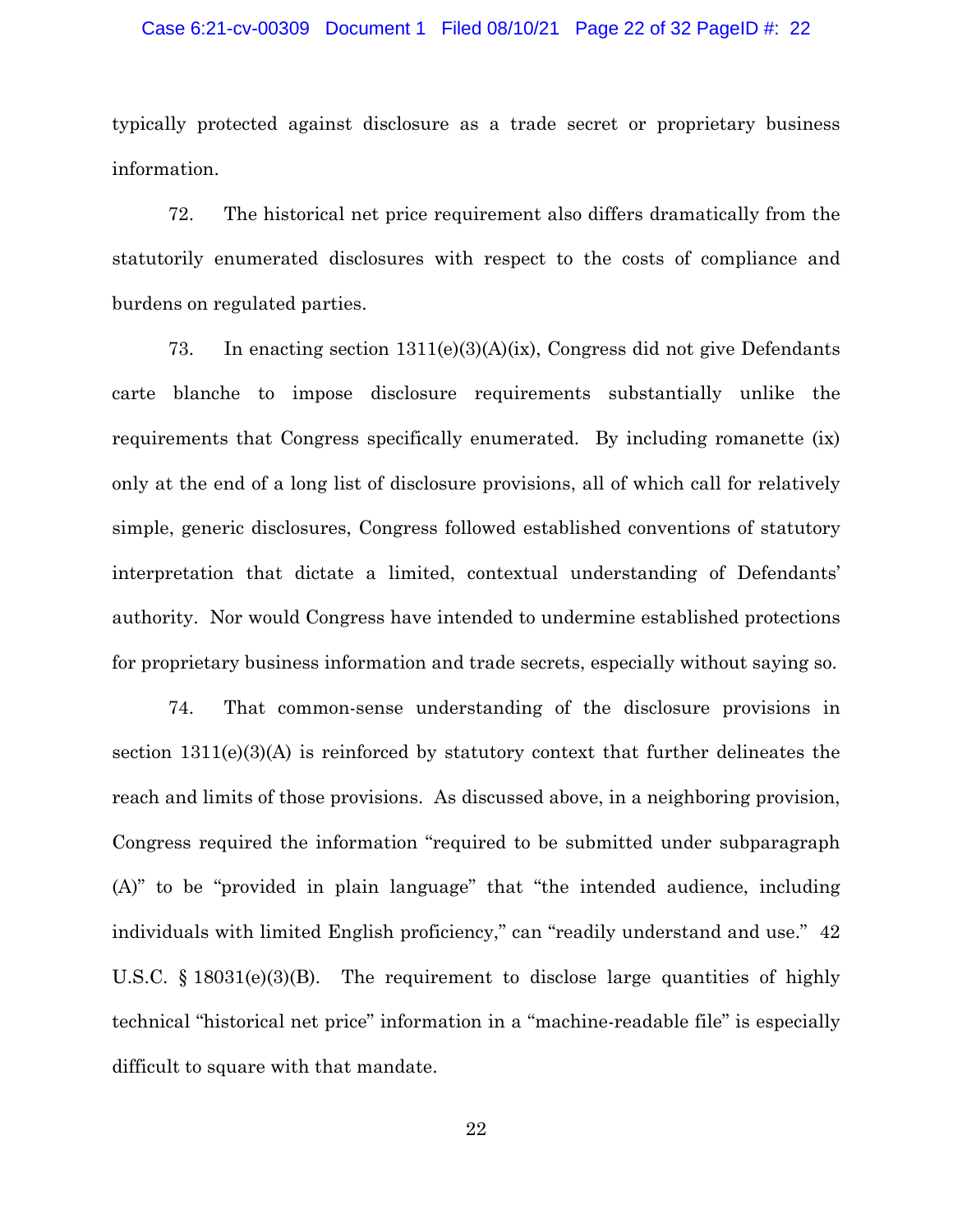## Case 6:21-cv-00309 Document 1 Filed 08/10/21 Page 23 of 32 PageID #: 23

75. Under the "major questions" doctrine, moreover, Congress must speak clearly before it will be found to have delegated decisions of major economic and political significance to an administrative agency. Defendants' interpretation of the residual provision would vest in them vast power to require private parties to supply an unbounded array of information to the government and the public without any clear limiting principle.

76. As noted above, *see supra* ¶ 64, Defendants estimate that the cost of the machine-readable files will be more than \$3.5 billion in the first year of implementation. The cost of the Prescription Drug File alone is estimated to be more than \$490 million in the first year and over \$100 million annually thereafter. *Id.* at 72,272.

77. The "historical net price" requirement is of major economic and political significance, both because of the high cost of compliance and because of its disruptive effects on the operation of the health care industry.

78. Congress did not authorize, let alone clearly authorize, anything like the "historical net price" requirement, which requires complex, costly, and burdensome calculations and would disclose confidential and commercially sensitive information.

79. Moreover, construing section 1311(e)(3)(A)(ix) to authorize the historical net price disclosure requirement would raise serious constitutional concerns.

80. The Takings Clause of the Fifth Amendment prohibits the government from taking "private property . . . for public use, without just compensation."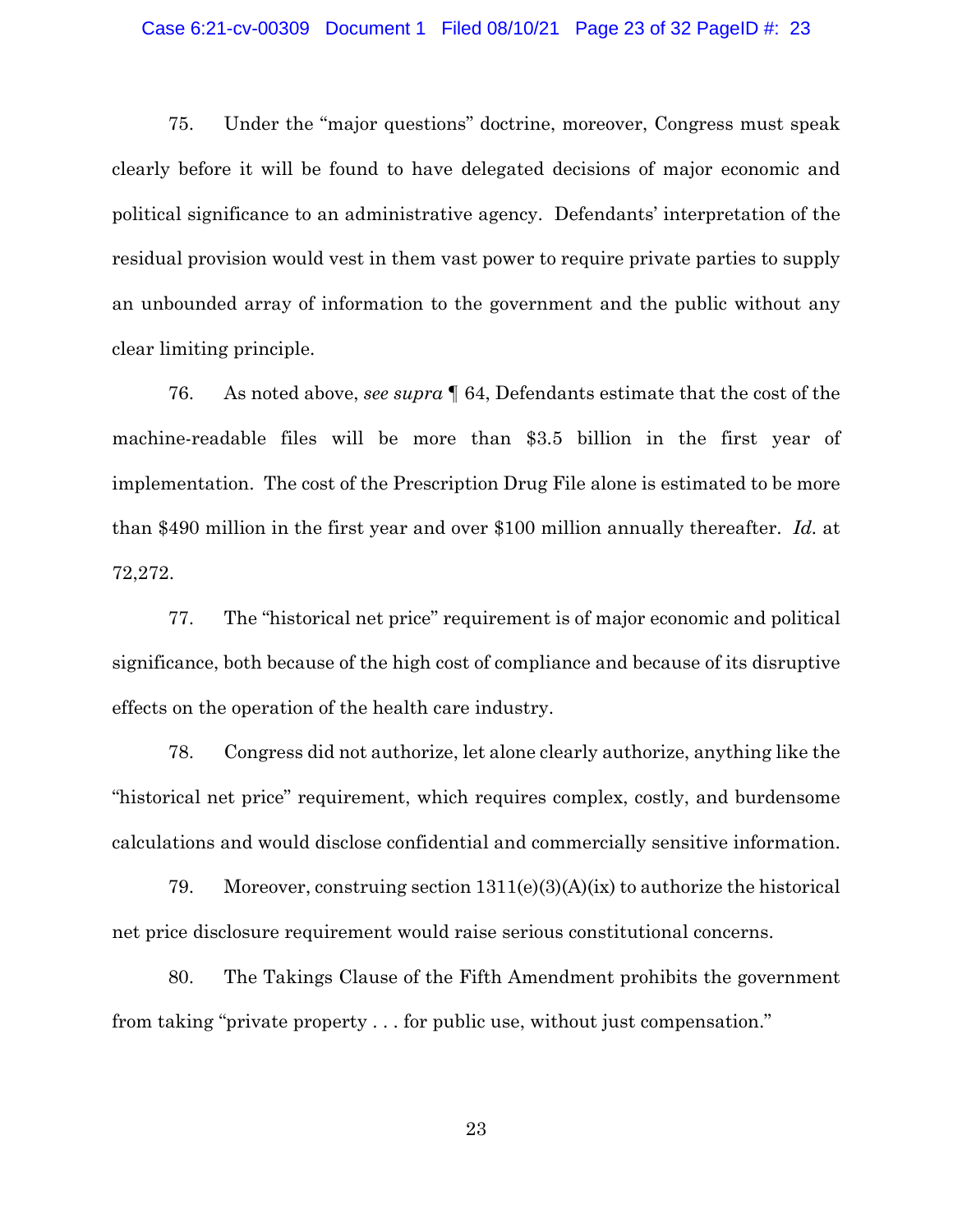## Case 6:21-cv-00309 Document 1 Filed 08/10/21 Page 24 of 32 PageID #: 24

81. The Takings Clause has long been understood to protect not only tangible property, but also intangible property, including trade secrets.

82. The disclosure of historical net price information to competitors and counterparties, as mandated by the Rule, would deprive each affected entity of the opportunity to continue to obtain a competitive advantage from trade secrets.

83. Requiring the disclosure of the "historical net price" of prescription drugs would reveal proprietary business information and trade secrets, taking private property for public use without just compensation.

84. Given the traditional primacy of the States in regulating health insurance, a broader interpretation of section 1311(e)(3)(A)(ix) would also raise concerns about undermining principles of federalism.

85. Finally, interpreting section 1311(e)(3)(A)(ix) to authorize Defendants to require whatever they want—regardless of how novel and distinct from the enumerated disclosures in romanettes (i) through (viii)—would raise serious concerns under the non-delegation doctrine. Congress may not delegate to the Executive unbounded discretion, with no legislated limiting principle, to make rules binding the conduct of private parties.

86. For these reasons, the "historical net price" requirement should be held unlawful and set aside.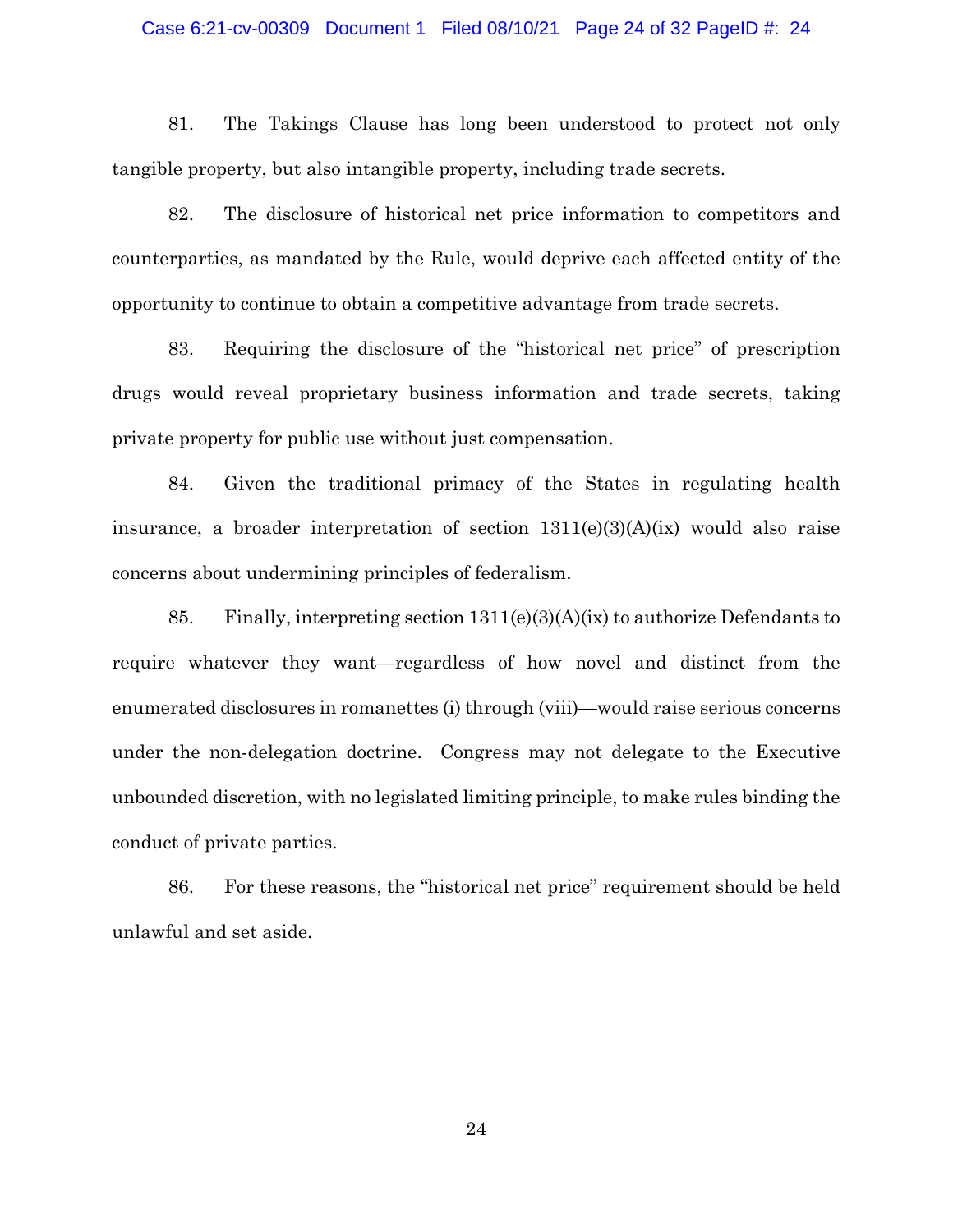## **THIRD CAUSE OF ACTION**

## **The "Historical Net Price" Requirement is not a Logical Outgrowth of the Proposed Rule**

87. Plaintiffs reassert and incorporate by reference all preceding allegations.

88. The APA, 5 U.S.C. § 706(2)(D), directs a reviewing court to "hold unlawful and set aside agency action, findings, and conclusions found to be . . . without observance of procedure required by law."

89. The APA, 5 U.S.C. § 553(b)(3), requires an agency conducting noticeand-comment rulemaking to publish in its notice of proposed rulemaking "either the terms or substance of the proposed rule or a description of the subjects and issues involved."

90. Under well-established court precedent, this requirement means that the final rule the agency adopts must be a "logical outgrowth" of the rule proposed, such that interested parties would have had fair notice of any new requirements and an adequate opportunity to comment on them.

91. The Proposed Rule failed to provide adequate notice that the final Rule would adopt the "historical net price" requirement, thus depriving interested parties of an opportunity to comment on such a requirement.

92. In addition, the Proposed Rule failed to provide adequate notice of the costs and burdens that the "historical net price" requirement would impose (on insurers, on self-insuring employers, and on private parties generally), thus depriving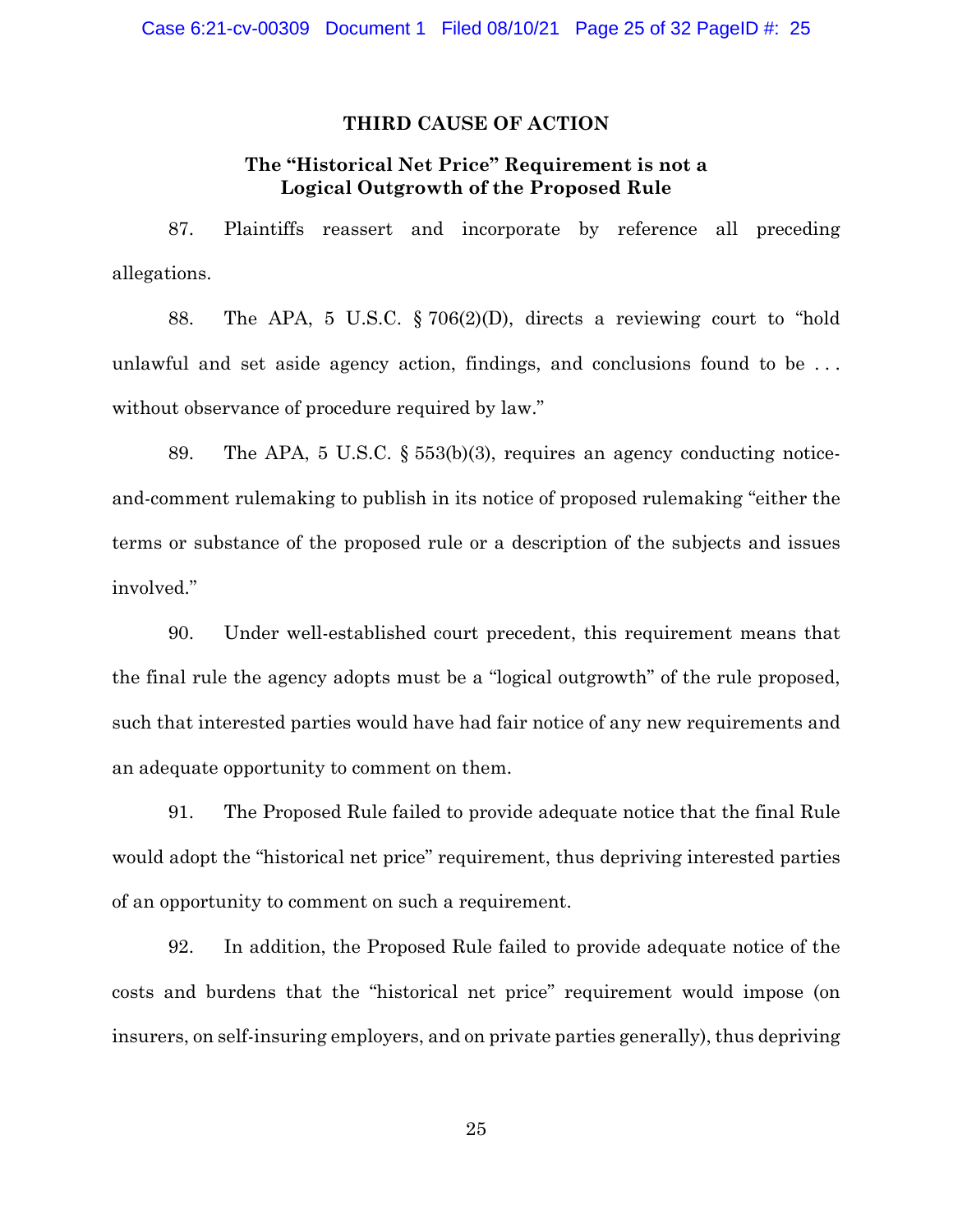interested parties of an opportunity to comment on the significance of these burdens and costs and on alternatives that would mitigate such burdens and costs.

93. For these reasons, the "historical net price" requirement should be held unlawful and set aside.

## **FOURTH CAUSE OF ACTION**

## **The "Historical Net Price" Requirement is Arbitrary and Capricious**

94. Plaintiffs reassert and incorporate by reference all preceding allegations.

95. The APA, 5 U.S.C. § 706(2)(A), directs a reviewing court to "hold unlawful and set aside agency action" that is "arbitrary, capricious . . . or otherwise not in accordance with law."

96. The "historical net price" requirement is arbitrary and capricious because the Rule fails to adequately explain why that requirement is justified, and because Defendants failed to adequately take into account the factors relevant to the desirability of imposing such a requirement.

97. The Rule offers two principal justifications for the "historical net price" requirement. Neither of these justifications is sufficiently reasoned.

98. First, the Rule states that the historical net price information will make consumers "aware of situations where cost-sharing liability for a prescription drug exceeds the amount their plan or issuer ultimately paid for the prescription drug," which may in turn allow them to "make an informed decision regarding whether to utilize their plan or coverage when purchasing the prescription drug." 85 Fed. Reg.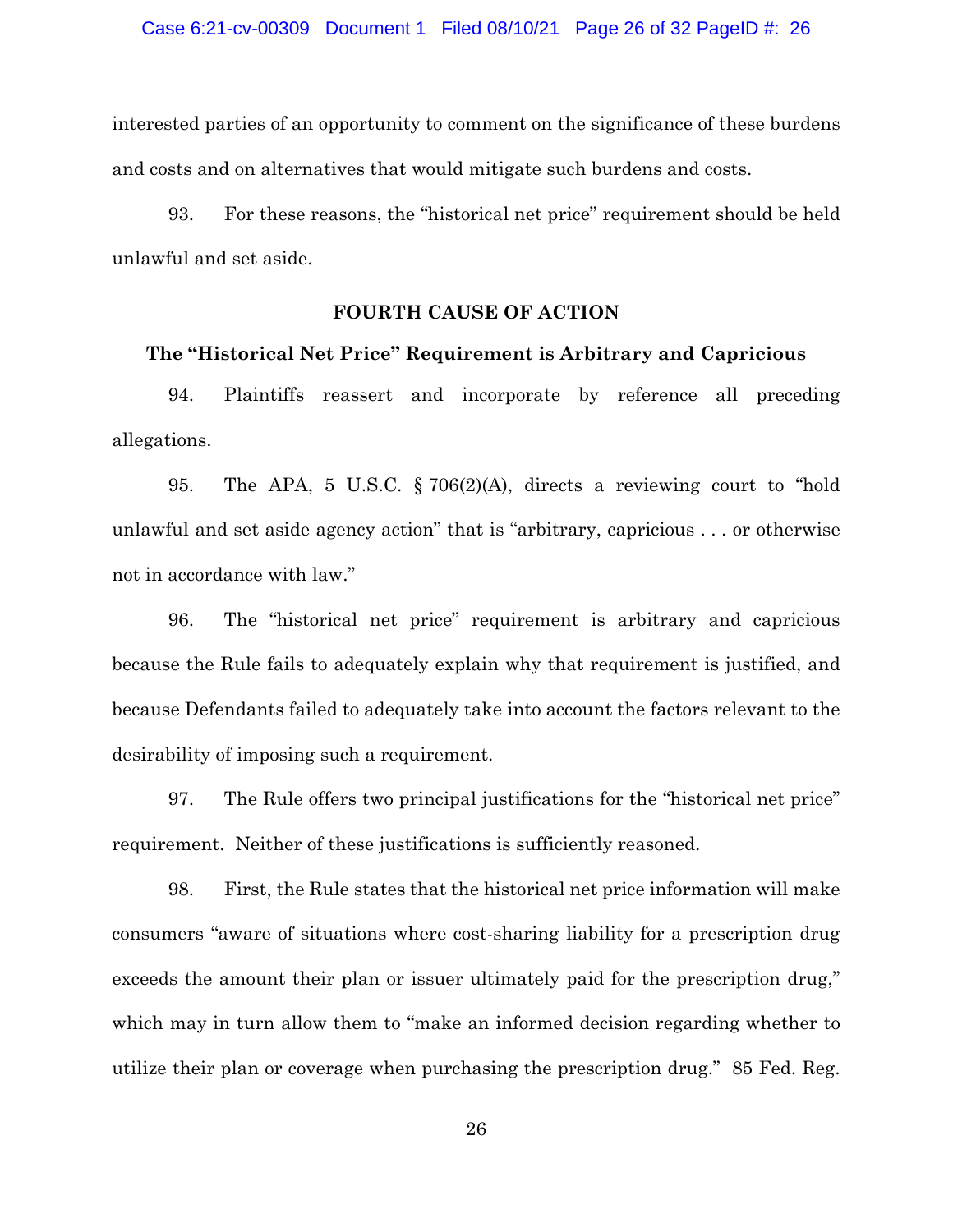### Case 6:21-cv-00309 Document 1 Filed 08/10/21 Page 27 of 32 PageID #: 27

at 72,238. The Rule fails to explain, however, why consumers would base such decisions on "the amount their plan or issuer ultimately paid" rather than on *their own* out-of-pocket costs. The Rule separately requires disclosure of an estimate of the consumer's cost-sharing liability and does not explain why it is necessary also to mandate disclosure to the public of historical net prices.

99. Second, piling inference upon inference, the Rule speculates that making historical net prices public "could expose the extent of rebates and other price concessions," which in turn "could cause a reduction in the use of rebates and other price concessions," which in turn, based on a mere "correlation" between rebates and drug manufacturer list prices, could result in lower manufacturer list prices, which in turn could result in "lower consumer costs." 85 Fed. Reg. at 72,237.

100. As the Rule acknowledges, however, rebates "may reflect discounts negotiated with drug manufacturers that *lower* drug prices for the plan or issuer." Id. (emphasis added). Nor do Defendants contest that, as basic economics would suggest, these lower prices enable plans and issuers to pass those savings on to consumers.

101. Elsewhere in the Rule, in fact, Defendants acknowledge that as a result of the availability of historical net price information, "drug manufacturers may seek to restructure their rebate and discount programs and could potentially cease providing rebates to plans and issuers . . . which could then result in *less* savings being passed on to consumers." 85 Fed. Reg. at 72,267 (emphasis added).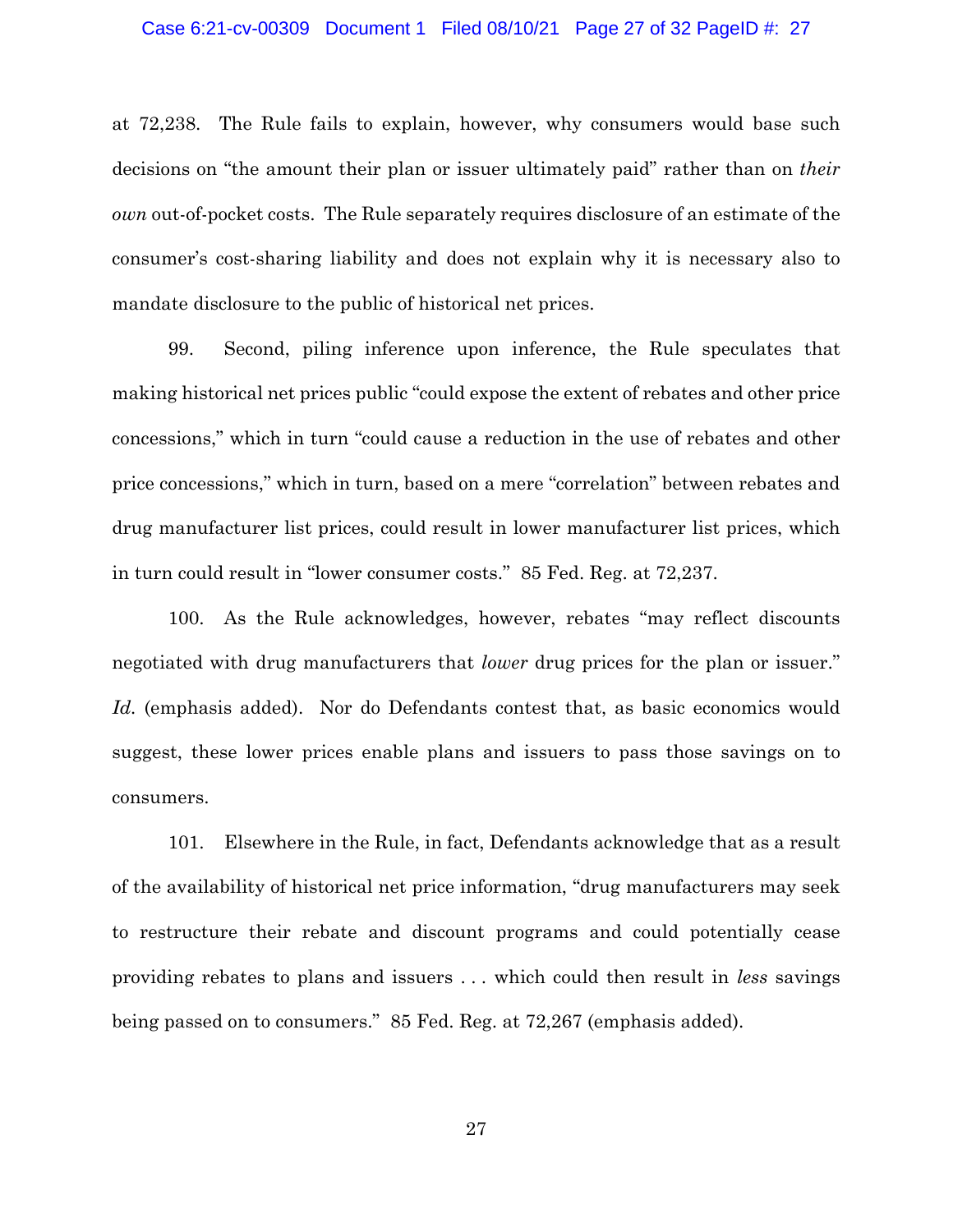### Case 6:21-cv-00309 Document 1 Filed 08/10/21 Page 28 of 32 PageID #: 28

102. The "historical net price" requirement is thus unjustified, counter to logic and the evidence before the agencies, and inadequately explained.

103. That is hardly surprising, given Defendants' failure to provide notice that they were contemplating imposing the historical net price disclosure requirement. If Defendants had provided notice, commenters could have explained why such a requirement would not help consumers—and in fact likely would hurt consumers by driving up costs—while imposing significant compliance costs for no good reason.

104. Defendants also acted arbitrarily and capriciously in refusing to extend the deadline for complying with the Prescription Drug File requirement, despite their belated addition of the substantial new mandate to disclose historical net prices. The failure to consider this factor is especially glaring because historical net price information is not data that is already disclosed through, for example, Explanations of Benefits.

## **FIFTH CAUSE OF ACTION**

## **The "Machine-Readable Files" Requirement is Arbitrary and Capricious**

105. Plaintiffs reassert and incorporate by reference all preceding allegations.

106. The APA, 5 U.S.C. § 706(2)(A), directs a reviewing court to "hold unlawful and set aside agency action" that is "arbitrary, capricious . . . or otherwise not in accordance with law."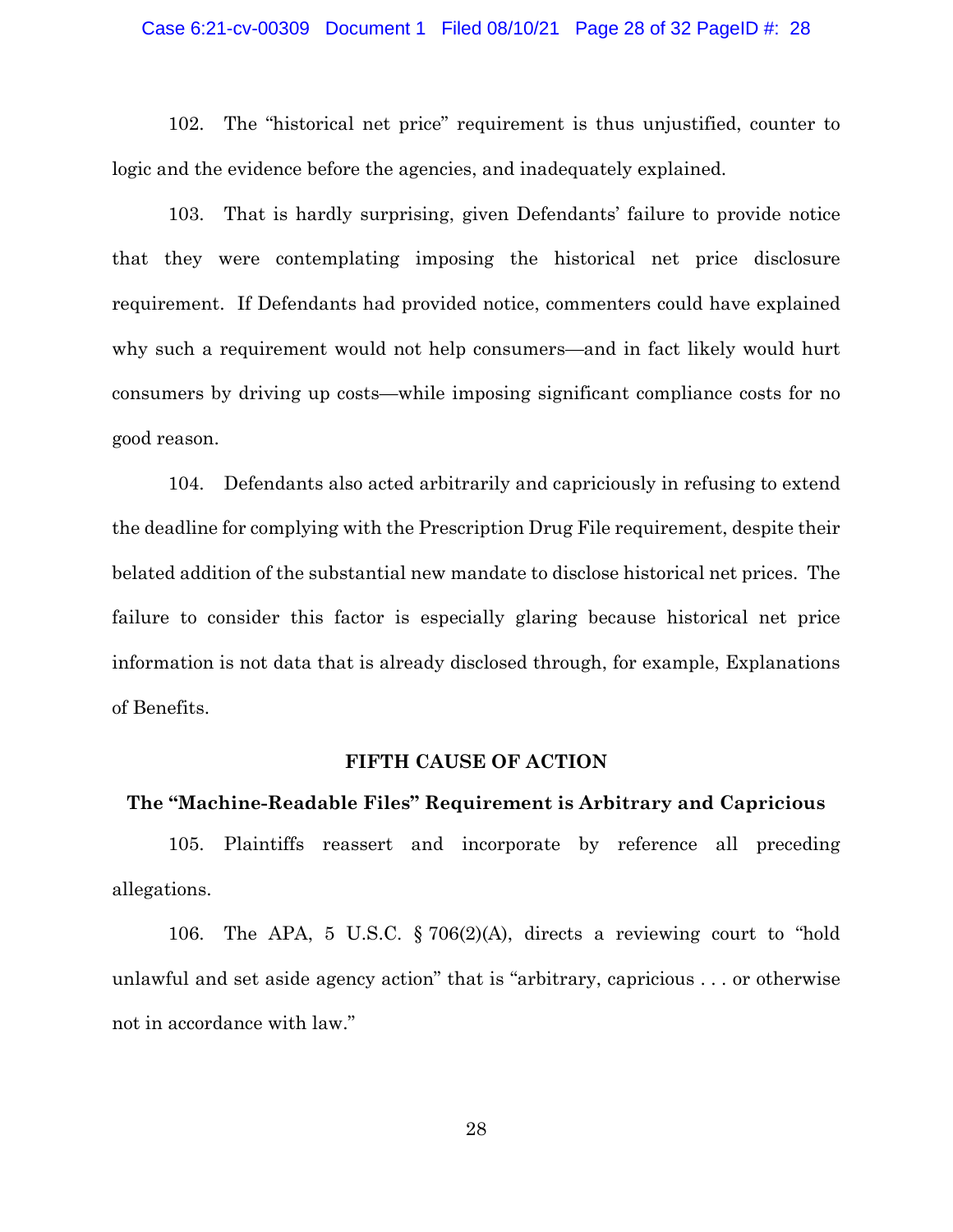### Case 6:21-cv-00309 Document 1 Filed 08/10/21 Page 29 of 32 PageID #: 29

107. The "machine-readable files" requirement is arbitrary and capricious because the Rule fails to adequately explain why that requirement is justified, and because Defendants failed to adequately take into account the factors relevant to the desirability of imposing such a requirement. The main rationale asserted for the Rule's disclosure requirements is to "[e]nable consumers to evaluate health care options and to make cost-conscious decisions." 85 Fed. Reg. at 72,160. Defendants claim that the disclosure requirements are "direct[ly]" related to that goal. *Id.* at 72,175. In reality, however, the connection between the machine-readable files and a user-friendly consumer shopping experience is anything but direct. The files contain mountains of raw data that, as Defendants acknowledge, "[will] likely … be difficult for the average consumer to understand and effectively use." *Id.* at 72,210. Defendants speculate that useful information may find its way to consumers indirectly, through unidentified "third parties" who will supposedly develop userfriendly tools. *Id.* at 72,238. But cost-sharing self-service tools are already widely available from health care plans and issuers, who are accountable to consumers to provide accurate information, and the first section of the Rule makes these powerful tools a universal requirement. Defendants fail to justify their assumption that the machine-readable files will meaningfully enhance consumers' ability to shop for care.

108. This shortcoming is compounded by Defendants' decision to use a skewed and defective cost-benefit analysis in considering and justifying the machinereadable files requirement. As noted above, Defendants estimated that the quantified costs of the Rule will exceed \$3.5 *billion* in just the first year of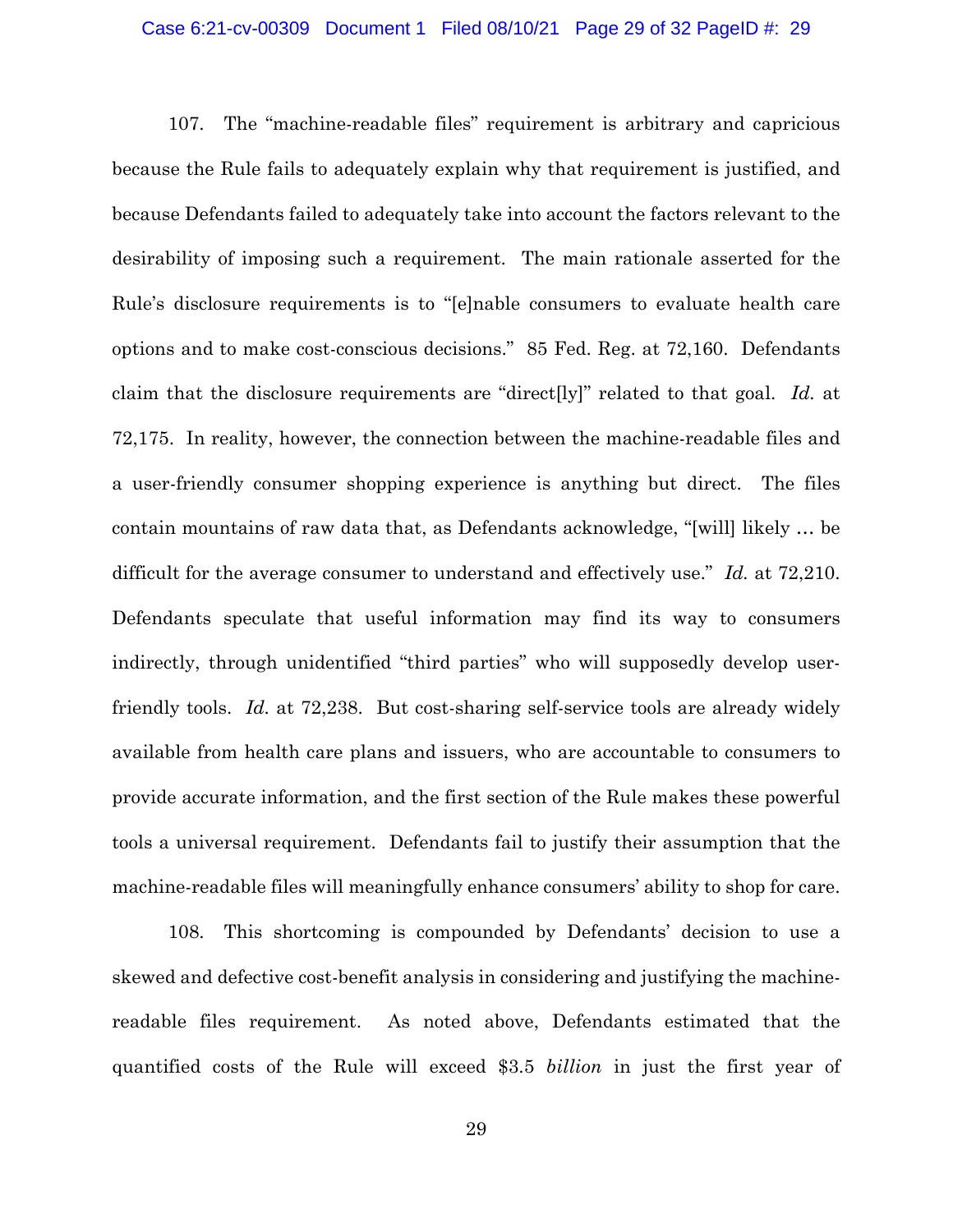### Case 6:21-cv-00309 Document 1 Filed 08/10/21 Page 30 of 32 PageID #: 30

implementation. *See supra*, ¶ 64.Yet the Rule neglected to quantify more than a dozen additional costs that would have greatly increased this massive number even further, including the "[p]otential increase in health care costs if consumers confuse cost with quality and value of service," the "[p]otential increase in cyber security costs . . . to prevent data breaches," the cost "to conduct quality control reviews of the information" required to be disclosed in the machine-readable files, and the cost to "renegotiate contracts in order to remove gag clauses" that currently protect commercially sensitive pricing information from disclosure. 85 Fed. Reg. at 72,260. There is no obvious reason why (unlike the costs that Defendants *did* quantify) all of these costs are incapable of being estimated. Defendants' failure to attempt even a rough estimate of these and other potentially significant costs, coupled with the inadequate estimates that Defendants *did* prepare, is further evidence of an agency decision making process that was arbitrary and capricious.

109. Finally, Defendants acted arbitrarily and capriciously in refusing to extend the deadline for implementing the machine-readable files. The machinereadable files present a logistical and technological challenge of enormous size and complexity. Thus, it is no surprise that a "majority of commenters strongly recommended delaying the proposed applicability date" of January 1, 2022. *Id*. at 72,252. Defendants dismissed concerns about this rushed timeline out of hand, asserting that the process would be "straightforward" because the files involve "already existing data." *Id.* at 72,253. But whether the data exist—in some form, somewhere in the universe—is beside the point. Plans and issuers must develop new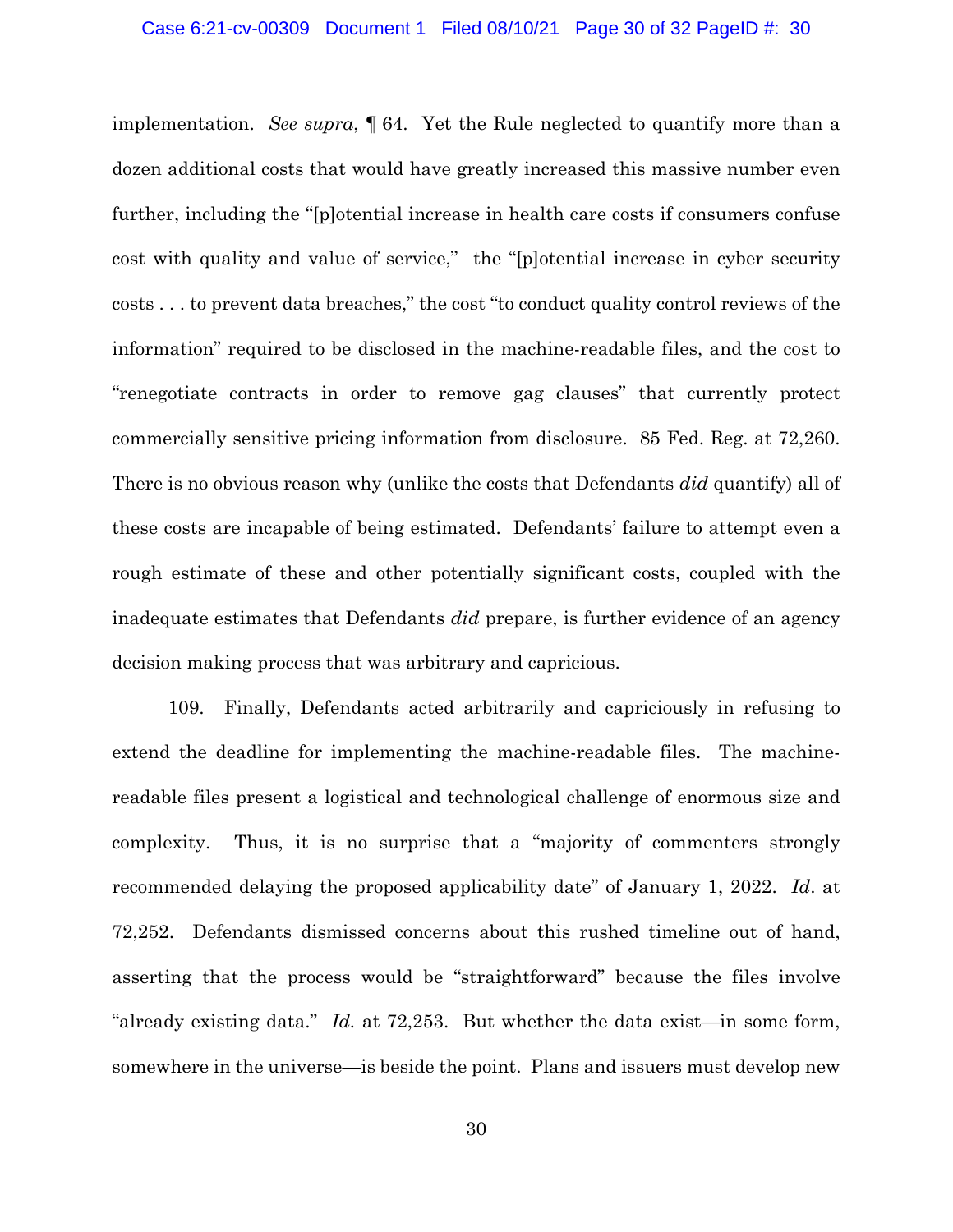systems for gathering thousands upon thousands of disparate data points (which, to the extent they are not in a plan's or issuer's possession, are likely to be particularly time-consuming and costly to obtain), processing them, and converting them into the machine-readable format. That is no "straightforward" undertaking for even the largest entities subject to the Rule—and will likely be even more problematic for smaller entities, including self-insured employers such as the U.S. Chamber.

## **PRAYER FOR RELIEF**

Wherefore, Plaintiffs respectfully request that this Court grant them the following relief:

110. A declaratory judgment that the provisions of the Rule at issue in this lawsuit are unlawful for the reasons set forth above;

111. An order vacating and setting aside the unlawful provisions of the Rule;

112. Injunctive relief barring Defendants from enforcing the unlawful provisions of the Rule;

113. An order awarding Plaintiffs their costs, disbursements, and reasonable attorney's fees associated with this litigation pursuant to 28 U.S.C. § 2412 and other applicable authority; and

114. Such other relief as the Court deems appropriate.